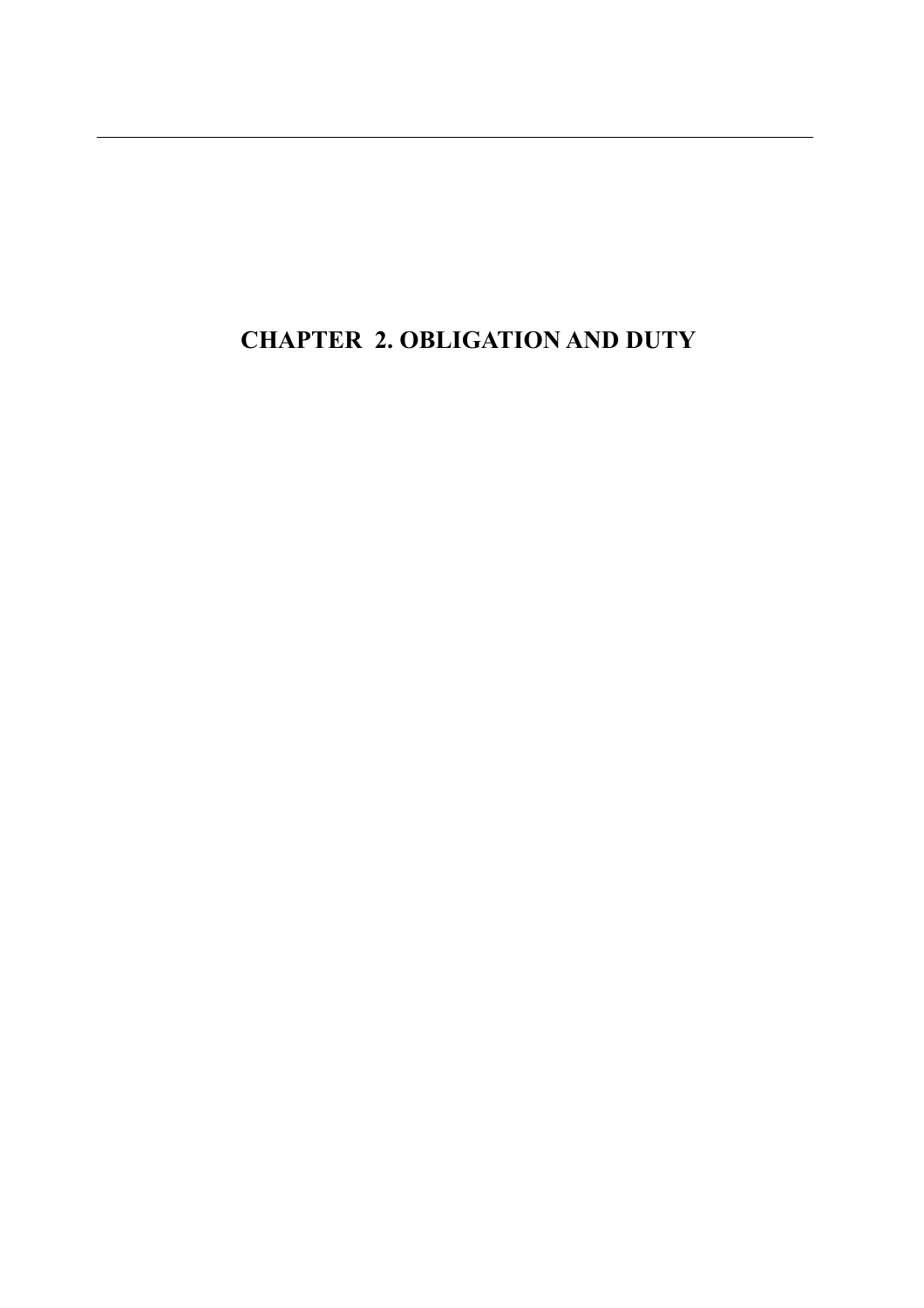## *Main concerns*

#### I. THE AMBIGUOUS USE OF THE TERM 'OBLIGATION'

The term 'obligation' is widely used. Depending on the context, the use of the word leads to an univocal meaning or to ambiguous meanings.

For instance, the term 'obligation' in the singular or 'obligations' in the plural is univocal when it refers to what one party has agreed to perform under the terms of an agreement. In this sense, the positive counterpart of the obligation is the right ('*rights and obligations'*), that is to say what the creditor is entitled to receive from the debtor. This is a classical view of the term 'obligation' seen as 'a tie which exists between at least two individual persons which enables one person to request something from the other<sup>1</sup>. The obligation should therefore be perceived as including a legal tie, a legal tie between at least two persons and a coercitive power enabling the enforcement of the obligation. It should be distinguished from the chose in action which is 'the anticipation of the objective economic result expected from the performance of the obligations'2 . In this context, it would seem preferable to focus on the term 'obligation' exclusively.

Other uses of the term 'obligation' would however appear ambiguous. Firstly, an ambiguity occurs when the term 'obligation' is used to refer to the contractual relationship between the parties. It would be preferable to refer to the global contractual relationship by the term 'contract ' or, in order to avoid any ambiguity, with wording such as 'the relationship between the parties'. Such a clarification would result in the parties having to fulfill obligations under the terms of the relationship which holds them together. It would therefore be superfluous to specify that the parties are under 'contractual obligations'. Secondly, the use of the term 'obligation' is ambiguous in French when it is understood as meaning one of the terms and conditions of performance for the obligations undertaken by the parties. Thus, the article 7:105 of the Principles of European contract law (PECL), entitled '*obligation alternative'* in French, deals with '*prestations alternatives'* in the body of the text, translated into English as '*alternative performance*  $\dot{\phantom{\phi}}$ . In this context, the term 'obligation' could simply be replaced with the term 'performance' ('*exécution*' in French). Thirdly, it should be noted that the term 'obligation' is used in a haphazard way to refer to the delivery of property. Without going into a detailed analysis of delivery, the reference to the term 'obligation' may not be entirely appropriate in this context.

Finally, an ambiguity occasionally arises, not from the use of the term 'obligation' but from that of '*engagement*' (in French). Indeed, although it is traditionally considered that consent finds its source in the freewill of the parties and that it is the origin of the obligations, it would appear that it is often used instead of such obligations. It would seem useful, in order to avoid ambiguities, to determine a standard use of vocabulary, particularly since the English

<sup>&</sup>lt;sup>1</sup> J. GHESTIN, M. BILLIAU, G. LOISEAU, *Le régime des créances et des dettes*, Traité de droit civil, LGDJ, 2005, n°4, p.3. This definition appears as a common basis for the various academic proposals. 2

<sup>&</sup>lt;sup>2</sup> J. GHESTIN, M. BILLIAU, G. LOISEAU, *op. cit.* n°6, p. 8.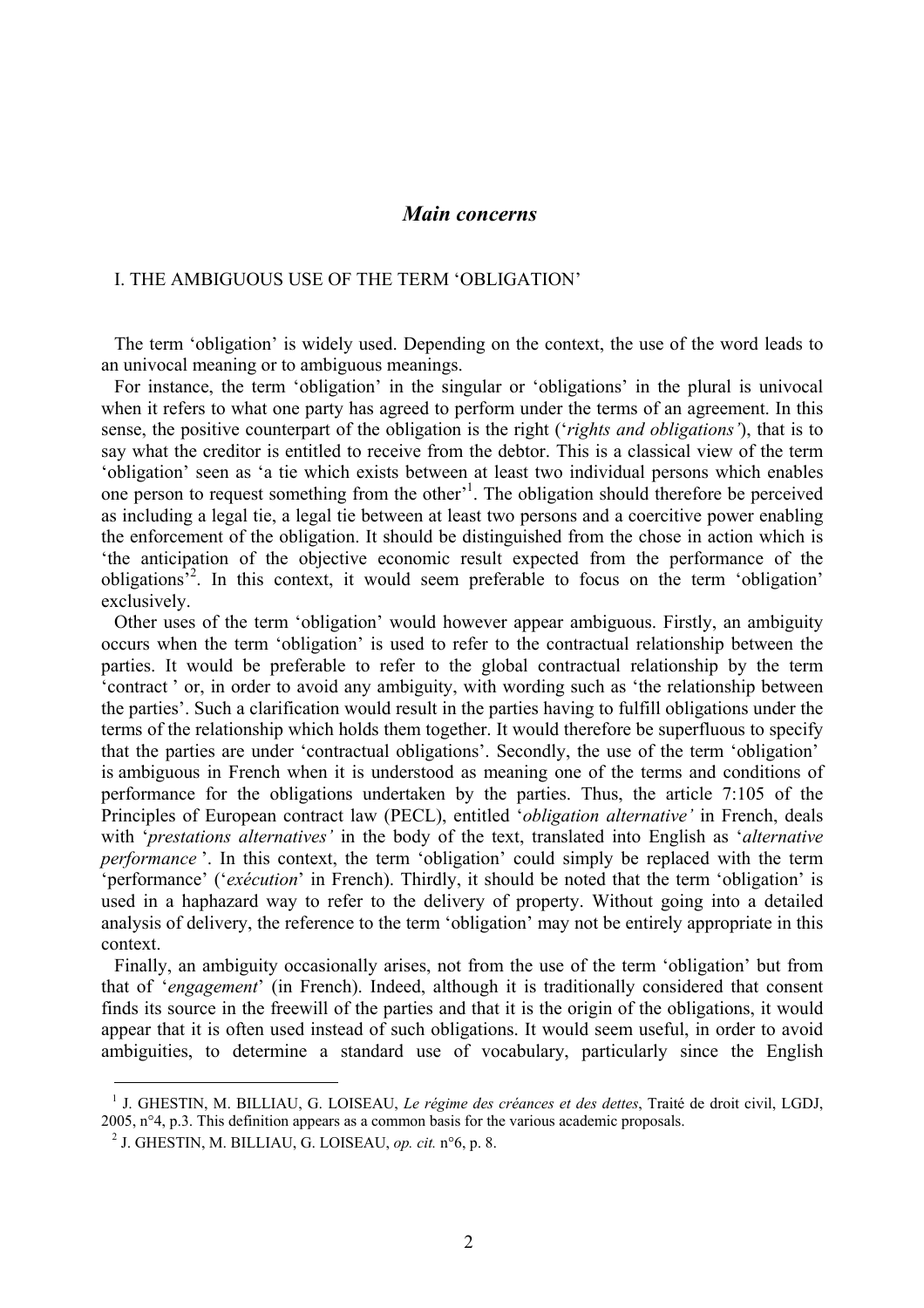translations of certain French texts are surprisingly inconsistent. Therefore, it would seem appropriate to assign an unambiguous use to the term '*engagement* ' (in French): it should be used as meaning the source of the obligation. Should that be the case, and on the basis that this term is intrinsically an expression of unilateralism, it will be necessary to specify the nature of the '*engagement* ' and therefore to add to the expression the adjectives 'contractual' or 'unilateral', even if the expression 'unilateral *engagement* ' may seem pleonastic.

## II. THE LEGITIMATE USE OF THE TERM 'DUTY'?

Can there be a justification for the use of the term 'duty ' in a few specific cases or should the term 'obligation' be given preference, for the sake of simplicity and clarity?

The analysis of Acquis International and Acquis Communautaire as well as comparative law reveals terminological hesitations.

PECL devote a specific article to the 'general duties' of the parties (Section 2) and also refer to the 'duty' of confidentiality (article 2:302).

Along the same lines, the term 'duty' could be narrowed to a specific use so that no confusion arises with the term 'obligation'. The double criterion which could be adopted in order to differentiate 'duty' from 'obligation' could reside in the source and in the person to whom this duty is owed.

With regard to the source, duty is a standard of behaviour inspired by principles of contractual justice. A contract generates two types of effects. On the one hand, it produces ' general behavioural standards of a moral and social nature<sup>3</sup>, duties under which the parties find themselves no matter what their status or the nature of the contract. These duties make up a behavioural charter; over and above the contract, a framework into which the contract fits. On the other hand, the contract generates an 'economic bloc relating to the promised performance of a material or intellectual obligation<sup>34</sup>; this economic bloc is made up of obligations and therefore necessarily linked to the particularities of the contract.

The area covered by duties is wider than that covered by obligations. A duty may be owed to a person other than the other party to the contract. This distinction is in fact applied in English law, in order to define the duty of confidentiality. If this double criterion is used in the context of PECL, some difficulties remain.

Should the use of the term 'duty' be limited to the duty of confidentiality, which, alone, could be invoked by a third party? Or could the use of the term be widened, as is already the case, to the 'duty' to behave in good faith and to the 'duty' to collaborate? The issues raised by these questions are also linked to the liability regime which could be called into play: certain legal systems have a tendency to punish the violation of duties under the rules of tort, although this tendency is not always followed coherently.

<sup>&</sup>lt;sup>3</sup> D. MAZEAUD, critical comment below decision Civ. 3<sup>ème</sup> 14 September 2005, *D.* 2006.761, and the quotations notes 16, 17 and 18.

<sup>4</sup> *Ibid,* n° 8, p. 763.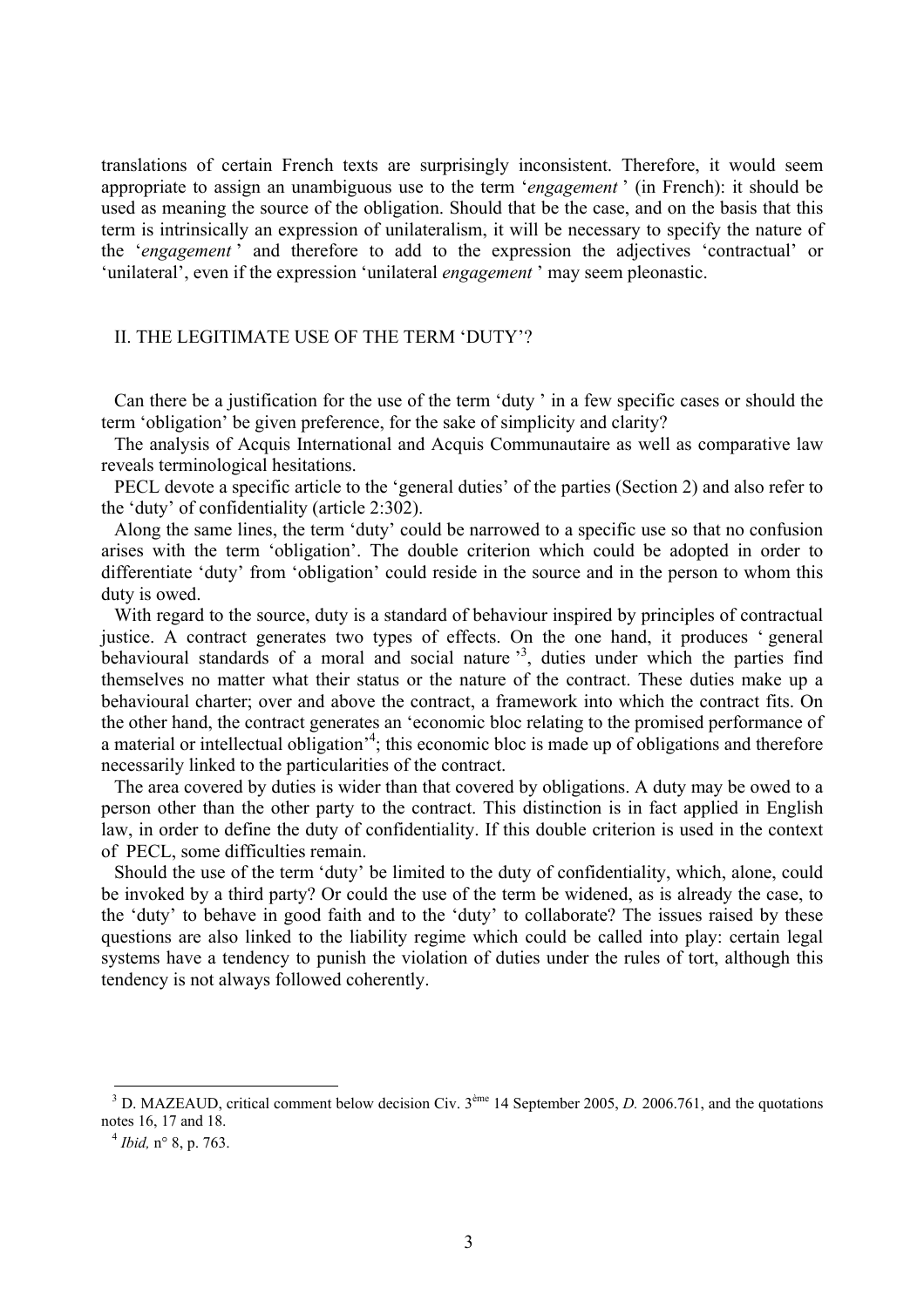### *Acquis Communautaire and Acquis International*

Both under Acquis Communautaire and Acquis International, the two most frequently used terms are 'obligation' (same word in French) and 'duty' ('*devoir* ' in French). The term '*engagement*' in French is used more seldom.

The meaning given to the word 'obligation' is two-fold: either the term refers to the entire contractual relationship existing between the parties; or it describes more technically what is due by the obligor to the obligee under the terms of the contract. The word 'duty' is often used in the latter technical sense as a synonym of the term 'obligation' **(I).** However, whatever it refers to as being provided under the contract is different from what is understood by the use of the word 'obligation'. It is therefore legitimate to ask whether there exists an independent use of the term 'duty' **(II)**. As for the term '*engagement*' in French, its use is rare, but ambiguous **(III)**.

## **I. THE INTERCHANGEABLE USE OF THE TERMS ' OBLIGATION ' AND 'DUTY'**

The terms 'obligation' and 'duty' are sometimes used as synonyms. They refer either to the entire contractual relationship between the parties **(A)** or, more narrowly, to what is due by the obligor to the obligee **(B)**.

#### *A. A reference to the global contractual relationship: a rare use*

The word 'obligation' and, much more seldom, the word 'duty' are used to describe the contractual relationship existing between the parties.

Examples of this use, which is sparse, can be found in texts of European origin.

Article 6:101 of PECL is entitled 'Statements giving rise to contractual obligations'. This provision defines the scope of the statements made before or when the contract is concluded. These statements give rise, in principle, to a (in the singular) contractual obligation. The use of the term 'obligations' in the plural refers to the global contractual relationship: it comprises all the various statements which come within the scope of the contract.

Articles 16:101 and 16:103 relating to the terms and conditions affecting an obligation use the word 'obligation' with an abstract and general meaning, referring to the contractual relationship affected by a condition. The use of the word 'obligation' is however ambiguous here: it is used, in the text of the article, to designate the entire relationship which is affected by the existence of a condition, but also to describe the specific obligation of a party subject to such a condition.

In any event, when PECL refer to the entire contractual relationship, the word 'contract' is used most frequently.

In secondary Community legislation, the word 'obligation' is very rarely used to refer to the global contractual relationship between the parties. Such a use can be found in Directive 1999/93/EC of the European Parliament and of the Council of 13 December 1999 on a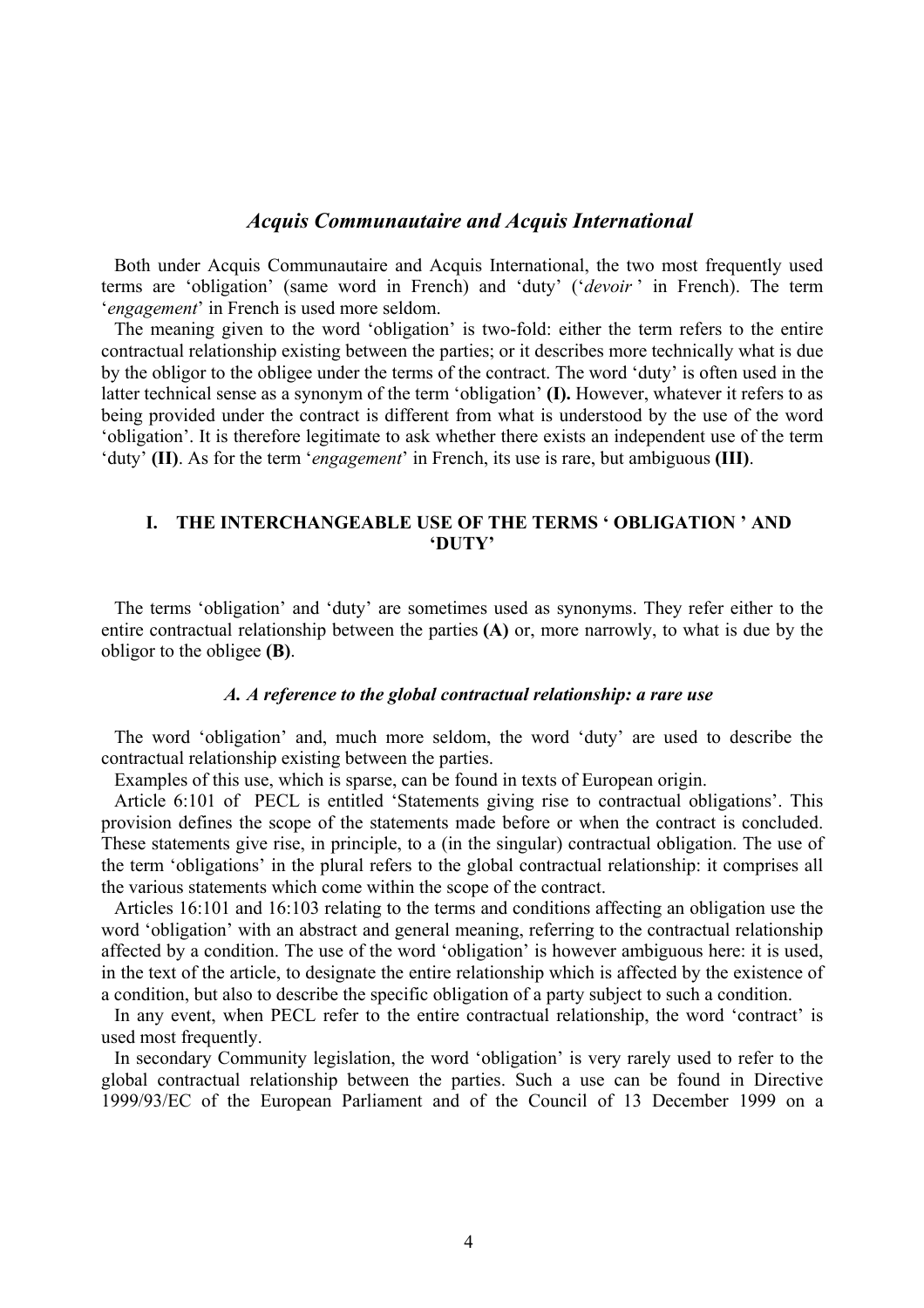Community framework for electronic signatures<sup>5</sup>: article 1 of this directive refers to the conclusion and validity of contracts and other legal obligations. In this case, the term 'obligation' designates the global legal relationship. However, as will be shown hereunder, most directives use the word 'obligation' to refer precisely to what the obligor has to do (as opposed to the rights held by the obligee).

In the Rome Convention dated 19 June 1980 on the law applicable to contractual obligations*<sup>6</sup>* , the term 'obligation' refers to the global legal contractual situation between the parties. Thus article 1 sets out that the Convention rules apply to 'contractual obligations' in situation where a conflict of laws arises. However, in this instance also, it should be noted that the Rome Convention, in the provisions that follow, makes more use of the term 'contract' to refer to the global contractual relationship linking the parties (see for example, among a number of provisions, article 3 ('a contract shall be governed by the law chosen by the parties […] '), or article 4 ('To the extent that the law applicable to the contract has not been chosen in accordance with Article 3, the contract shall be governed by the law of the country with which it is most closely connected […] ')).

Although the term 'obligation' used in article 1 does refer to the global contractual relationship between the parties, the report on the Convention<sup>7</sup> does not dwell on this use of the word: in the general presentation of the genesis of the Convention it highlights that the efforts to harmonize private international law focused on certain areas considered as being essential, and in particular the field of contract law (point 1 of the report introduction). The reference to contractual obligations in the very title of the Convention should be understood in this way (it is worth remembering that the Convention was initially intended to cover the law applicable to 'contractual and non-contractual obligations', but was finally limited to the former, the latter becoming the subject of a draft regulation dated 22 July 2003 on the law applicable to noncontractual obligations).

Much more frequently, the term 'obligation' is used to designate what the obligor must carry out in favour of the obligee. In this narrow sense, the texts usually use the term '*obligation*' in French, whilst the English versions would appear to vary, referring, indifferently to 'obligation' or 'duty'.

## *B. A frequent use to refer to what is due by the obligor to the oblige*

The use of the term 'obligation' or 'duty' refers, in this case, in a narrow and technical sense, to what each party to the contract should do.

Many texts, both of European (**1**) as well as international origin (**2**), show evidence of this use.

## *1. Texts of European origin*

Evidence of this use can be found in *soft law* such as PECL as well as in secondary legislation, the Rome Convention and the European Convention for the protection of Human rights (ECHR Convention).

 $5$  OJEC L 13 of 19 January 2000, p. 12.

<sup>&</sup>lt;sup>6</sup> *OJEC* n° C/27 of 26 January 1998, p. 34.<br><sup>7</sup> *Report on the convention on the law applicable to contractual* by M. GIULIANO and P. LAGARDE, *OJEC* n° C 282 of 31 October 1980, p. 1.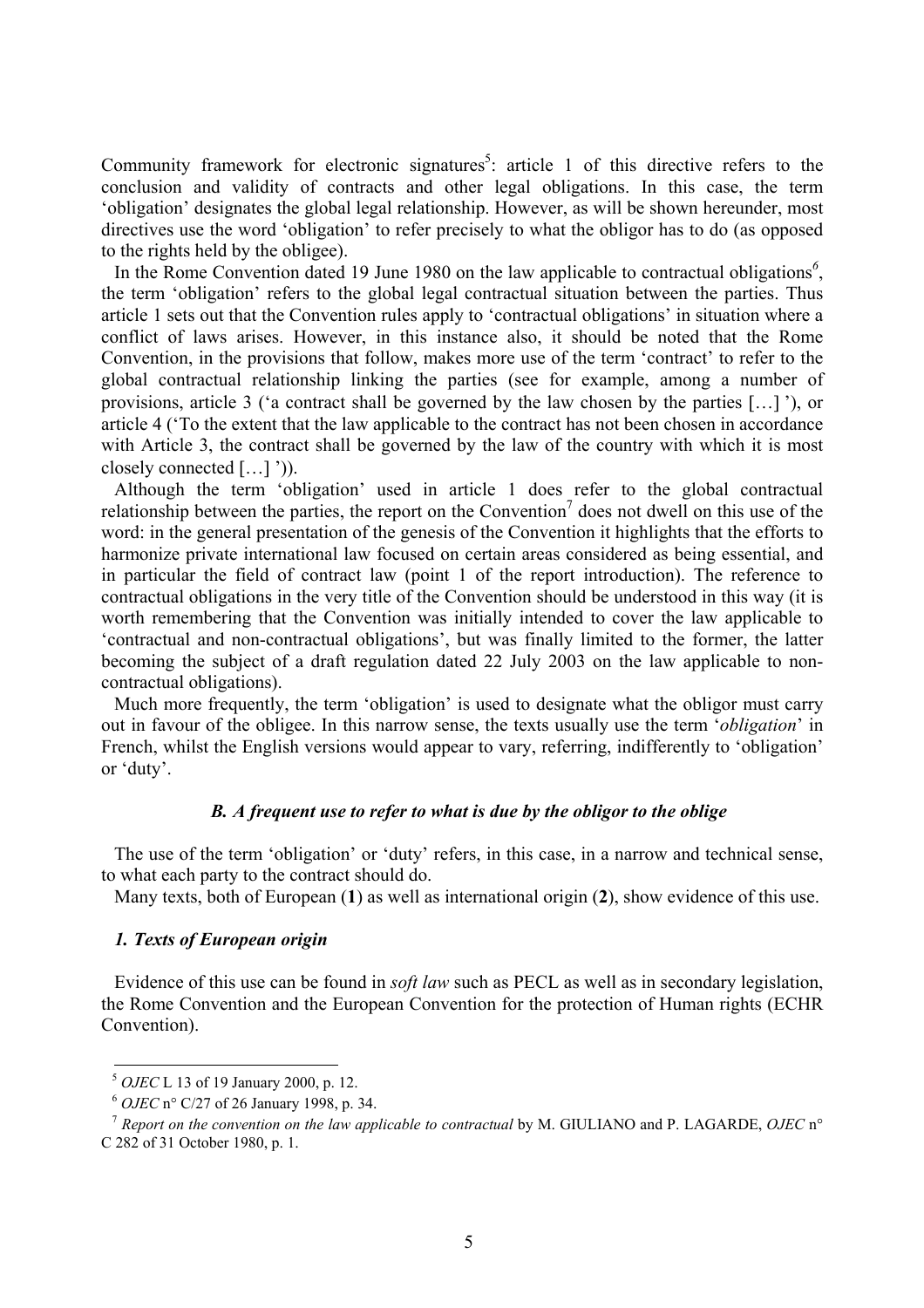In PECL, articles 1:201 and 1:202 set out the general duties of the parties: duty of good faith and duty to cooperate<sup>8</sup>. Article 2:301 refers to the duty of confidentiality.

These references aside, PECL make use of the terms 'contract' and 'obligation'. The latter, frequently recurrent, is used to define what each party owes to the other under the terms of the contract. Numerous examples of such use can be found: article 6:101 (statements giving rise to contractual *obligations*) – article 6:102 (Implied terms ('*obligations* implicites' in French) – article 6:111 (fulfillment of a party's *obligations* in the event of a change of circumstances – article 7:101 (place of performance of a contractual *obligation*) – article 7:105 (alternative performance of an *obligation*) – articles 8:101 et 8:103 on the non-performance of *obligations* – article 9:101 (monetary *obligations*) – article 9:102 (remedies available to the aggrieved party in the event of the defective performance of non-monetary *obligations*) – article 9:305 (effects of termination on the parties' *obligations*) – articles 10:101 to 10:205 (plurality of parties) – article 11:303 (effect of assignment on debtor's *obligation*) – article 16:101 (conditions).

In Community secondary legislation, a large number of directives dealing with consumer protection use the word 'obligation'. Reference is generally made to 'rights and obligations' together: rights of the consumer, at the heart of the legislation, and correlatively, obligations imposed on the professional generally. The common objective of these texts is to ensure a minimal level of harmonization between Member State laws in relation to consumer protection, in order to facilitate the organization and operation of the internal market.

For example, in Directive 2005/29/CE dated 11 May 2005 concerning unfair business-toconsumer commercial practices in the internal market<sup>9</sup>, article 2 defines a 'product' as including, *inter alia*, rights and obligations. This directive amends Article 9 of Directive 2002/65/CE so that it exempts the consumer from any *obligation* in the event of unsolicited supplies. Annex 1 lists commercial practices which are in all circumstances considered unfair.

Points 25 and 26 relate to visits to the consumer's home or persistent and unwanted solicitations except where national law allows the professional to carry out such practices to enforce a contractual *obligation*; point 31 relates to creating a false impression of a prize or gift which the claiming of such prize or gift is subject to the consumer paying money (in French, subject to an *obligation* to pay money).

Directive 97/7/CE of 20 May 1997 on the protection of consumers in respect of distance contracts10 lists in its article 5 the supplier's information *obligations*. Article 6 provides that the consumer may withdraw in the event of a failure to fulfill these obligations.

In Directive 2002/65/CE of 23 September 2002 concerning the distance marketing of consumer financial services<sup>11</sup>, articles 3.4 and 5 impose pre-contractual information *obligations* on the supplier. Article 9 exempts the consumer from any *obligation* in the event of unsolicited supplies, the absence of a reply not constituting consent.

Article 5 of Directive 85/577/CEE of 20 December 1985 to protect the consumer in respect of contracts negotiated away from business premises<sup>12</sup> provides that in the event of the consumer renouncing the effects of his undertaking, he shall be released from any *obligations* under the cancelled contract.

<sup>8</sup> See also the comments at point B below.

<sup>&</sup>lt;sup>9</sup> *OJEU* n° L 149 of 11 June 2005, p. 22.<br><sup>10</sup> *OJEC* n° L 144 of 4 June 1997, p. 19.<br><sup>11</sup> *OJEC* n° L 372 of 31 December 1985, p. 31.<br><sup>12</sup> *OJEC* n° L 372 of 31 December 1985, p. 31.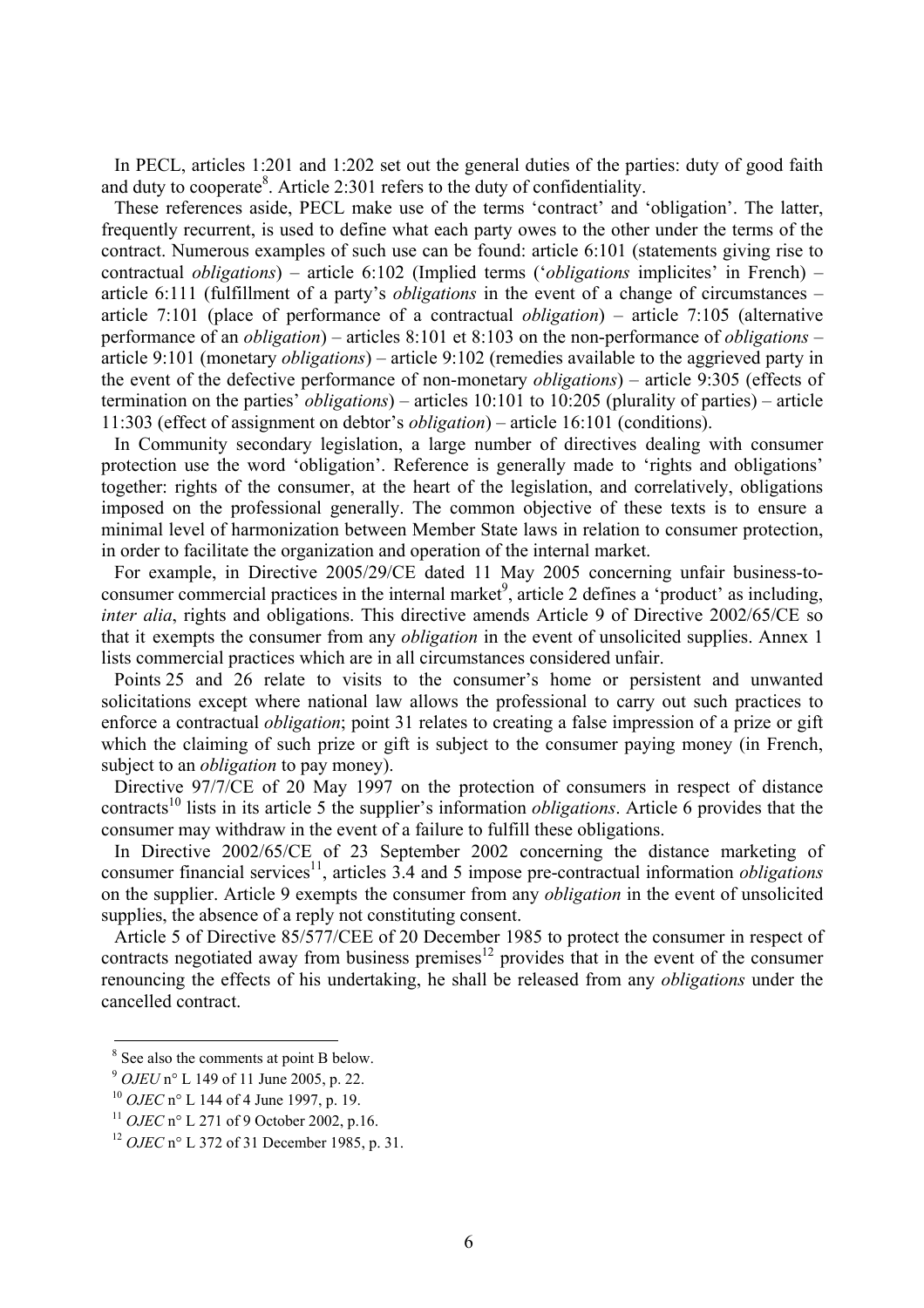In Directive 94/47/CE of 26 October 1994 on the protection of purchasers in respect of certain aspects of contracts relating to the purchase of the right to use immovable properties on a timeshare basis<sup>13</sup>, recital 9 states that it is necessary to stipulate minimum *obligations* with which vendors must comply. The body of the text defines the rights of the purchasers (and therefore correlatively the obligations of the seller).

Under the provisions of article 3.1 of Directive 93/13/CEE of 5 April 1993 on unfair terms in consumer contracts<sup>14</sup>, an unfair term is defined as a term which causes a significant imbalance in the parties' rights and *obligations*. The annex refers to rights and obligations of the parties a number of times $^{15}$ .

Directive 1994/44/CE of 25 May 1999 on certain aspects of the sale of consumer goods and associated guarantees<sup>16</sup> emphasises the *rights* of the consumer. It specifies that the vendor must deliver goods which are in conformity with the contract of sale [and provide a guarantee].

Finally, Regulation n° 44/2001 of 22 December 2000 on jurisdiction and the recognition and enforcement of judgments in civil and commercial matters<sup>17</sup> provides in article 5.1 that a person domiciled in a Member State may be sued in another Member State 'in matters relating to a contract, in the courts for the place of performance of the *obligation* in question'. The term 'obligation' refers to *what is owed* by the defendant to the plaintiff.

 Article 1 of the Rome Convention defines the material scope of the rules of the Convention. Paragraph b excludes in particular ' *contractual obligations* ' relating to wills and succession, rights in property arising out of a matrimonial relationship, rights and duties arising out of a family relationship, parentage, marriage or affinity, including maintenance obligations in respect of children who are not legitimate; are also excluded (article 1.c) 'obligations' arising under negotiable instruments to the extent that the negotiable character of these instruments is in question.

Article 10, relating to the scope of applicable law, provides that the law applicable to a contract shall govern in particular performance (article 10.b) and the various ways of extinguishing obligations (article 10.d).

Articles 12 and 13, which deal respectively with the assignment of debts and subrogation, refer to the obligations between the assignor and assignee (article 12.1) and the obligation for a third party to satisfy the creditor (article 13.1).

In these various provisions, the term 'obligation' is clearly used to refer to what each party owes to the other under the terms of the contract between the parties (see in particular article 10.d. above).

Article 6.1 of the ECHR Convention provides that 'in the determination of his civil rights and obligations or of any criminal charge against him, everyone is entitled to a fair and public hearing within a reasonable time by an independent and impartial tribunal established by law (…)'. The English version refers to '*civil rights and obligations'*, which is a notion more concerned with the distinction between private rights and public rights, distinction which is required for the application of the Convention. From this point of view, the word 'obligation' is not used in such a technical and narrow sense as described above: the expression 'rights and

<sup>&</sup>lt;sup>13</sup> OJEC n° L 280 of 29 October 1994, p. 83.

<sup>&</sup>lt;sup>14</sup> *OJEC* n° L 95 of 21 April 1993, p. 29. <sup>15</sup> See in particular points b, e and o).

<sup>16</sup> *OJEC* n° L 171 of 7 July 1999, p. 12. 17 *OJEU* n° L 12 of 16 January 2001, p. 1.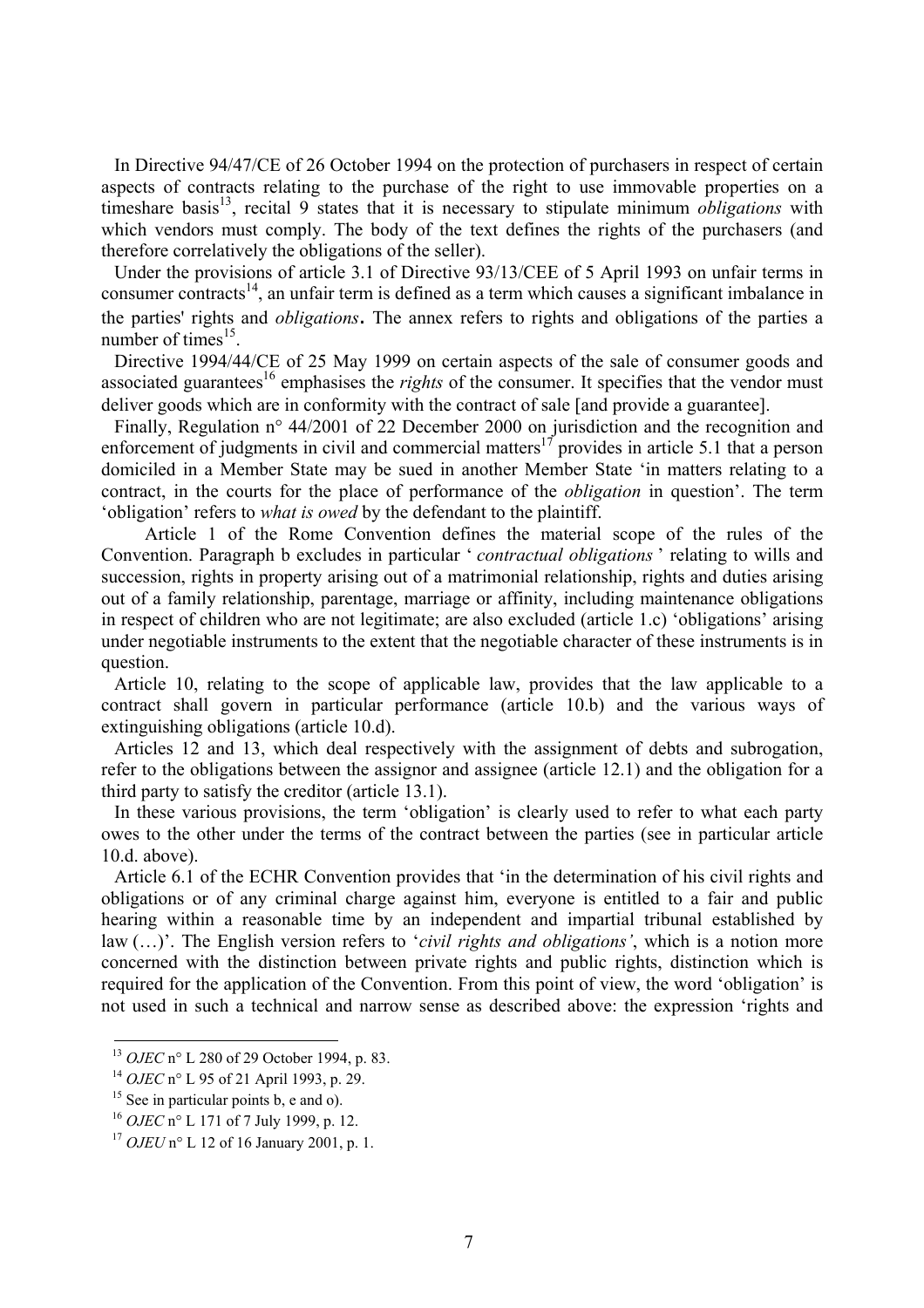obligations' is used here with a meaning which is admittedly limited, but it is more the public or private nature of these rights and obligations, rather than their content, which gives rise to difficulties.

Article 1 of the Fourth Protocol provides that 'no one shall be deprived of his liberty merely on the ground of inability to fulfill a contractual obligation'. Once again, the word 'obligation' is used here to refer to what the obligor owes to the obligee under the terms of the contract.

## *2. Texts of international origin*

The UNIDROIT Principles of international commercial contracts (2004 version) systematically use the term 'contract' to designate the global contractual relationship between the parties. The word 'obligation', however, is used in a narrow sense, to refer to what is owed by one party to the other.

Many examples of such a use can be given: article 1.11 defines the obligor as the party who is to perform an *obligation*, and the obligee, as the party who is entitled to the performance of that obligation; articles 5.1.1 and 5.1.2, under chapter 5 (content and third party rights), section 1 (content), refer to contractual *obligations* of the parties, which can be implied, in particular from the nature and purpose of the contract. Also relevant are articles 6.1.1 and 6.1.2, relating to the time of performance, by one party, of its *obligations*, article 6.1.6, relating to the place of performance of the *obligations*, article 7.1.1 which defines non-performance as the failure, by a party, to perform any of its obligations under the contract, articles 7.2.1 and 7.2.2, which define the rights of one party to require performance in the event of non-performance of an *obligation*, with a distinction based on the nature of the obligations in question, articles 8.1 to 8.5 on the set off of one party's *obligations* against the other party's obligations and article 9.2.1. on the transfer of *obligations*.

The term 'duty' used in the English version appears in the following provisions:

- Article 1.7 duty to act in accordance with good faith and dealing in international trade

- Article 2.1.16 duty of confidentiality

- Article 5.1.4 duty to achieve a specific result – duty of best efforts

- Article 5.1.5 determination of kind of duty involved.

The French version makes use, indifferently, in the same provisions, of the term ' devoir ' (duty) or 'obligation':

- The good faith referred to in article 1.7 becomes an '*obligation'*.

- Article 1.1.16 refers to the '*devoir de confidentialité '*.

- The cooperation of article 5.1.3 becomes a '*devoir* de collaboration'

- Articles 5.1.4 and 5.1.5 related to '*obligation de moyen*' (best efforts) and '*obligation de résultat*' (specific result).

In the French version, it would appear that both the terms '*devoir*' and '*obligation*' are used interchangeably to describe what is owed by one party to the other. It is only for the '*devoir de confidentialité* ' that the specific word, corresponding to the English term 'duty' is used.

There are a number of different international banking law operations in respect of which the International Chamber of Commerce has suggested a codification of professional practices. The UCP relating to documentary credits are among the most long standing, the latest version of which (UCP 500) came into force on 1 January 1994. The UCP 500 refer to credits which are 'separate transactions from the sales or other contracts on which they may be based ' (article 3.a). Articles 13 and following, which are part of a section entitled ' Liabilities and responsibilities ' ('*Obligations et responsabilités* ' in the French version), set out the obligations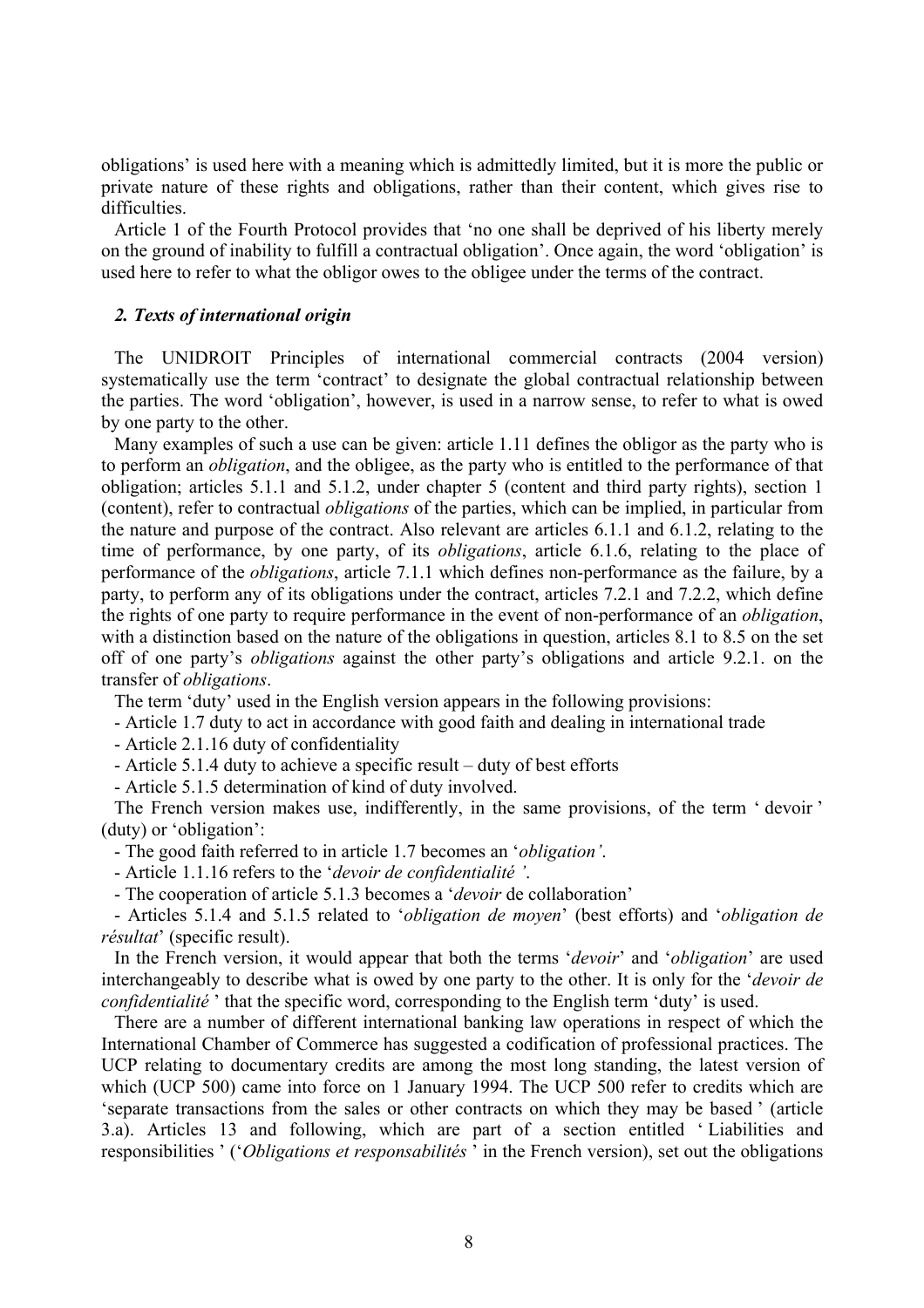imposed on the banks taking part in the documentary credit operation. The UCP 500 therefore clearly use the term '*obligation*' (in French) in order broadly to define what the bank owes to the principal.

The INCOTERMS, also elaborated by the International Chamber of Commerce, codify the rights and *obligations* of the purchaser and seller regarding the delivery of goods<sup>18</sup>. In such a context, the word 'obligation' is again used in a technical sense to refer to what the seller owes to the buyer in relation to the delivery.

A number of international conventions, not all of them in force, operating in the area of international commerce, make use of the term 'obligation' in French, often translated into English with the same word. The term is systematically used in its narrow sense to refer to what each party owes to the other under the terms of the contract.

In this way, in the Hague Convention of 15 June 1955 on the law applicable to the international sale of goods, article 1 which determines the scope of application of the convention refers to sales and by analogy to contracts for the delivery of goods to be manufactured or produced to the extent that the party under an obligation to deliver (the seller) must provide the necessary raw materials. Article 5.3 specifies the scope of applicable law which includes the obligations of the parties, and in particular, those relating to risk, excluding the transfer of title.

The Hague Convention of 14 March 1978 on the law applicable to agency refers to the agency relationship between the parties (article 10), and also to the *obligations* of the parties in respect of the scope of the applicable law (article 8).

The Hague Convention of 1st July 1985 on the law applicable to trusts and on their recognition refers, in its French version, to the trustee's '*obligation*' to manage, employ or dispose of the assets in accordance with the terms of the trust and the special duties imposed upon him by law (article 2); article 8 provides that the applicable law governs in particular the rights and '*obligations*' of the trustees among themselves. In both cases, the English version uses the term 'duty' instead of '*obligations*'.

The Hague Convention of 22 December 1986 on the law applicable to international sale of goods refers in the scope of applicable law to the rights and *obligations* of the parties (article 12).

The Hague Convention of 5 July 2006 on the law applicable to certain rights in respect of securities held with an intermediary refers, in the French version, to the '*obligations*' of the intermediary (articles 2.1 and 2.3) whilst the English version uses the term '*duty*'.

The Vienna Convention of 11 April 1980 on the international sale of goods makes a clear distinction between a contract of sale and the *obligations* which arise between the buyer and the seller and which come under the scope of the Convention (article 4). A chapter deals with the seller's *obligations* (Part III, chapter 2), another with the buyer's obligations (Part III, chapter 3), finally, another with the provisions common to the obligations of the seller and of the buyer (Part III, chapter 5).

The United Nations Convention of 9 December 1988 on International Bills of Exchange and International Promissory Notes and the United Nations Convention of 11 December 1995 on Independent Guarantees and Stand-by Letters of Credit both refer to the rights and *obligations* of the parties to the banking operations (chapter IV of each of these texts).

The United Nations Convention of 12 December 2001 on the Assignment of Receivables in International Trade refers in article 11.1 to the mutual rights and *obligations* of the assignor and

 $\overline{a}$ <sup>18</sup> INCOTERMS 200, ICC publication n° 560.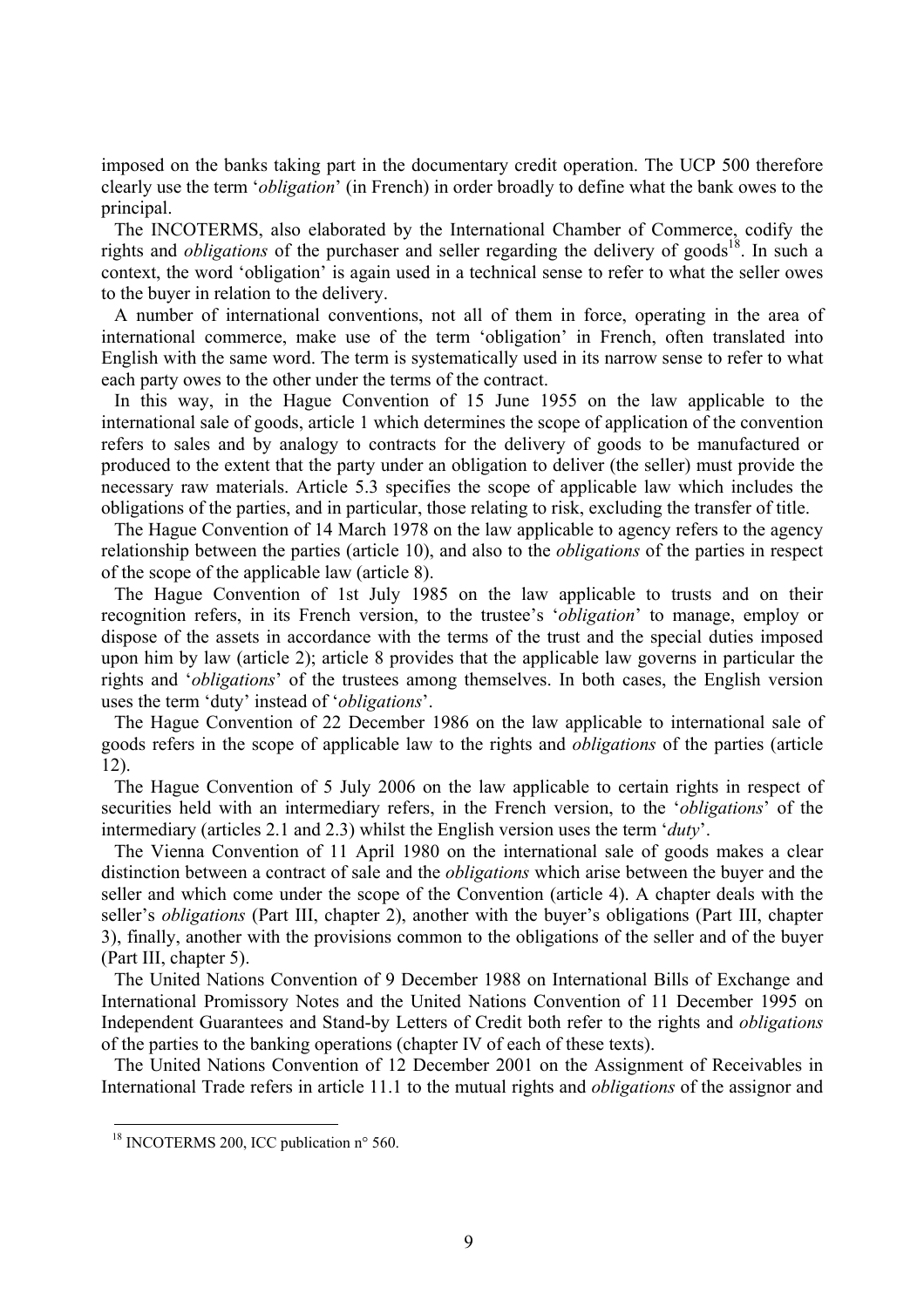the assignee.

The UNIDROIT Conventions on International Factoring and International Financial Leasing (both dated 28 May 1988), refer in their French version to the rights and '*obligations*' of the parties (chapter 2 in each text) whilst the English version uses the terms '*right and duties'*.

In this last example, the term '*duty*' is used as a synonym of the term 'obligation': each party finds itself sometimes under '*obligations*' (in French) or duties owed to the other party and sometimes the holder of rights.

However, with regard to certain types of obligations, it is notable that preference is given to the term '*duty* '.

#### **II. THE AUTONOMOUS USE OF THE TERM 'DUTY'**

Although, as was illustrated above, certain texts make use of the terms 'obligation' and 'duty' ('*obligation*' and '*devoir*') as if they were synonymous, certain 'obligations' are almost always referred to by the term 'duty' or '*devoir*'. As was mentioned above regarding PECL and the UNIDROIT Principles, some obligations are almost always referred to as 'duties' in English, with the French version sometimes following suit with the word '*devoirs*'. Thus, legislation refers to the duty to act in good faith, the duty of cooperation and the duty of confidentiality. The most pronounced specificity is found in PECL which classify the duty to act in accordance with good faith and fair dealing and the duty to cooperate under a common heading: the 'general duties' of the parties.

The question arises as to whether such a use is justified. Arguments in favour are based on one hand on the nature of the obligations in question (**A**) and on the other hand, on the sanctions arising out of a failure to comply with such obligations (**B**).

## *A. Specific nature of the obligations*

The obligations to which these duties relate are standards of behaviour which imply a certain ethical code in the contract, a degree of solidarity between the parties.

PECL gives them the status of general duties which permeate the more specific obligations of the parties. The comment under article 1:201 of PECL thus specifies that the 'aim [of the concept of good faith] is to promote collective standards of good behaviour, of fairness and of reasonableness in economic transactions. It complements the provisions of the Principles and even takes precedence over them in cases where a narrow application of a provision would lead to a result which is obviously unfair'.

It has been argued that the term '*duty*' was different from the term 'obligation' in that the party to whom the duty is owed is not predetermined, whilst by definition the party entitled to the performance of the obligation is. Such a distinction is not entirely convincing: the party to whom are owed the various duties set out by PECL or by the UNIDROIT Principles is the contracting party: the duty to cooperate, for example, is expressly owed by each party to the other.

## *B. Sanctions specifically applicable to the breach of a duty*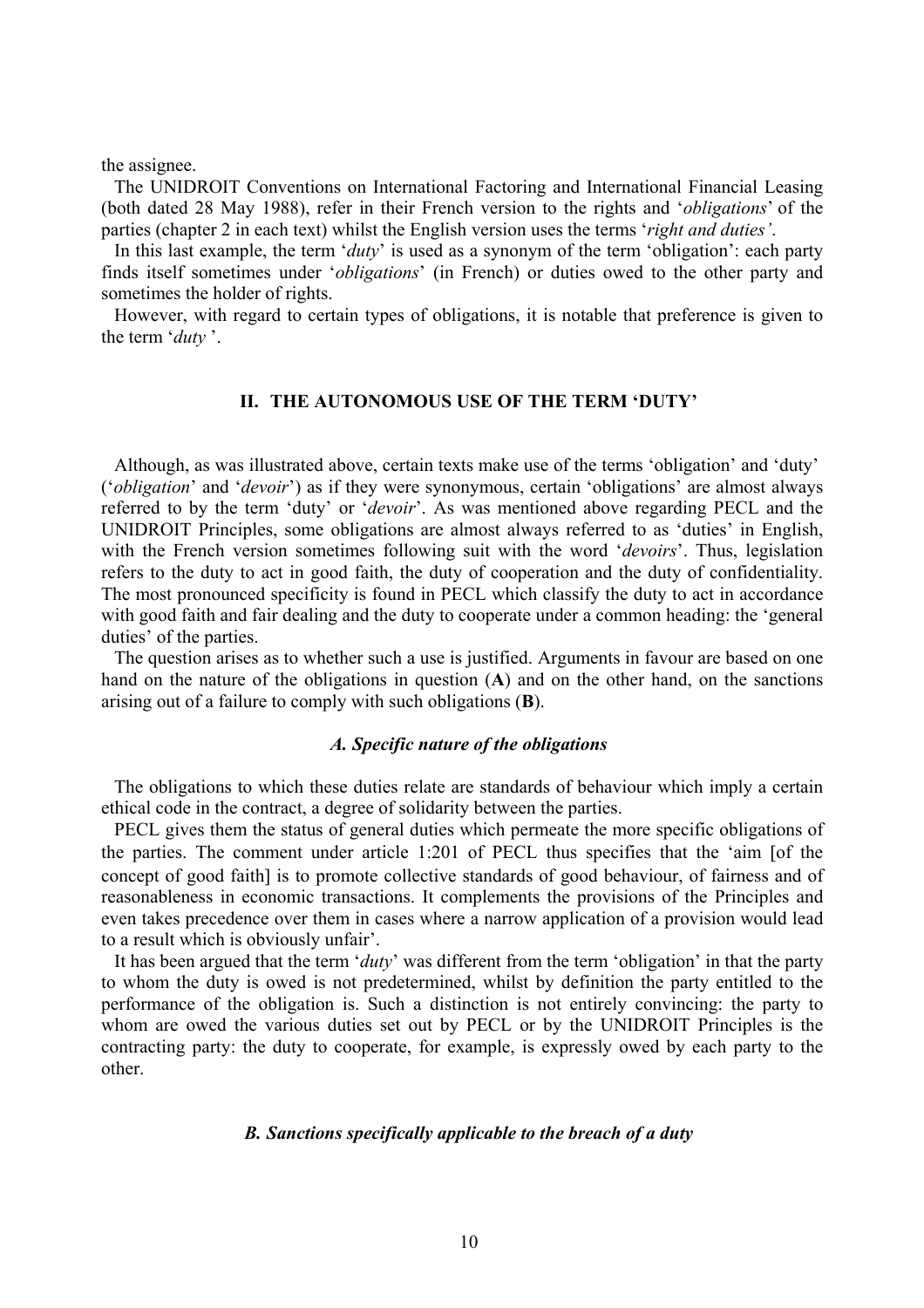The question arises as to whether the sanctions applicable to a breach of these duties is identical to the sanctions which apply for the breach of 'classical' contractual obligations. PECL would appear to suggest a distinction. Article 1:301 sets out the definition of the term '*nonperformance*'. It refers to a failure to perform an obligation under the contract, delayed performance, defective performance and failure to cooperate. On that basis, one can query whether a breach of the duty to act in good faith, which is not referred to expressly, will entail the same sanction as the non-performance of a classical obligation under the contract.

The answer to this question is not clear cut. It rests on the analysis of the notion of an 'obligation under a contract'19. On the one hand, this can be seen as a very narrow notion, focusing on the non-performance of an obligation which arises specifically under the contract. On the other hand, it can be understood as a wide notion, which must include a breach of rules of behaviour implied by the contractual relationship.

Finally, the last term which is recurrent both in texts of European origin and in those of international origin is that of '*engagement*'.

## **III. SPECIFIC USE OF THE TERM '** *ENGAGEMENT***' (IN FRENCH)**

The word '*engagement*' in French is ambiguous. Sometimes it designates the global contractual relationship between the parties, sometimes it refers to the mandatory character of the relationship between the parties. [*There is no single translation for the word in English, as specified in the footnotes and the English versions of legislation use ' undertaking', 'obligation' or '*commitment*' depending on the context. In the interests of consistency, the French word '*engagement*' has been adopted throughout the translation*]*.* 

The term '*engagement*' in French is much less frequently used than the terms 'duty' or 'obligation'20.

It is used in international banking operations in which the bank undertakes ('*prend l'engagement*') to pay in particular in documentary credit operations<sup>21</sup>.

In this context, it does not appear that the term '*engagement*' should have a different meaning from the term 'obligation'.

The use of this term in the context of the above mentioned Regulation  $n^{\circ}$  44/2001 would appear more specific. Its use arises from the interpretation made by the European Court of Justice (ECJ) of the notion of ' matters relating to a contract ' referred to in article 5.1 of this text. The ECJ took the view that this notion was independent and should be understood as an 'obligation which is freely assumed by one party towards another' ('*engagement librement assumé*' in French). Such an interpretation is justified, according to the ECJ, by the objective of strengthening the legal protection of persons referred to in the Regulation<sup>22</sup>. The ECJ has

<sup>&</sup>lt;sup>19</sup> See also article 8.101 which allows the aggrieved party to resort to the remedies set out in chapter 9 when the other party does not perform an obligation under the contract.

<sup>&</sup>lt;sup>20</sup> See also the analysis of the distinction between the term « engagement » and the term « contract » in the document analysing the term « contract ».

<sup>21</sup> See, for example, article 3.a of the UCP relating to documentary credit which refers to the « *engagement* » on the part of the Bank to pay or article 9.a which defines the obligations of the bank with regard to an irrevocable documentary credit.

<sup>22</sup> See in particular CJEC *Jakob Handte* C-26/91 of June 17, 1992.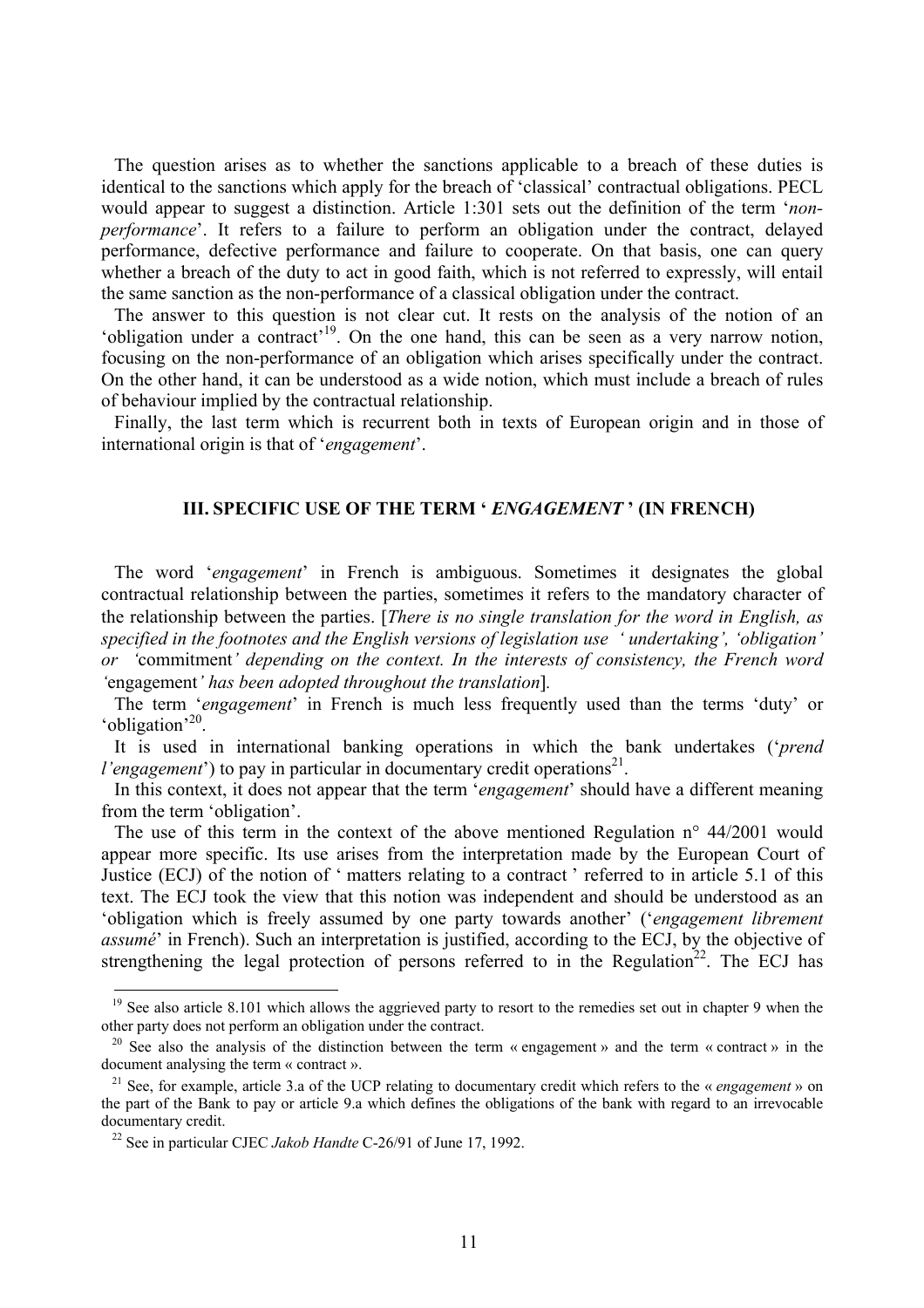applied this notion several times without seeking further to clarify the abstract phrase<sup>23</sup>.

The term '*engagement*' emphasises the voluntary character of the contractual relationship<sup>24</sup>. This notion appears to differ from the classical notion of obligation: there has to be a *contractual relationship* between the plaintiff and the defendant, out of which *obligations* arise. The ECJ itself however moved away from this conception in a case where it had to decide whether the promise by a mail order company to award a prize to a consumer could be considered as contractual in nature: The ECJ took the view that it could, on the basis that there existed an 'obligation freely assumed' by the company which had taken the initiative of sending a letter to the consumer, which obligation was the basis for the claimant's action<sup>25</sup>.

# *Comparative Law*

No matter which country is in question, it is usual to identify different meanings attributed to the notion of 'obligation'<sup>26</sup>. It sometimes refers to the legal relationship existing between two or more persons, in accordance with which a person, the obligor must perform its obligations ('*vinculum juris*' – specific term in German law , '*schuldverhältnis*') as regards the obligee. But the ' obligation ' also refers to what is due by the obligor to the obligee as a result of the contractual relationship, it is then often presented as being synonymous with the notion of 'duty'.

The fact that the term 'obligation' should be interchangeable with the term 'duties' or even 'liabilities' reveals terminological inconsistencies (**I**). On this point, this observation matches those made in relation to the Acquis Communautaire and Acquis International. However, in certain particular contexts, the term 'duty' is given preference over the term 'obligation'. (**II**). Nevertheless, a common base for the specific use of the terms 'obligation' and 'duty' would appear to be emerging (**III**). Finally, a clarification of the notion of 'engagement', often used improperly instead of ' obligation ' would seem necessary (**IV**).

## **I. THE INTERCHANGEABLE USE OF THE TERMS 'OBLIGATIONS' AND 'DUTY'**

Under American law and English law, as under French law, an informal consensus would appear to have emerged, to the effect that the terms 'duty' and 'obligation' are synonymous.

In the American Uniform Commercial Code (hereafter UCC) it is apparent that the terms 'obligations', 'liabilities' and 'duties' are used interchangeably in order to refer to what one party is required to do in favour of another. The following expressions are used: 'rights and

 $23$  It is probable that the type of appeal made to the Court on these questions of interpretation was not without incidence on the decision.

<sup>&</sup>lt;sup>24</sup> See also our comments on the document relating to the analysis of the term « contract ».<br><sup>25</sup> CJEC *Petra Engler* C-27/02 of January 20, 2005, in particular recitals 50, 51 and 52.<br><sup>26</sup> For a historical approach of t *d'une théorie*, Préf. R. Bout, LGDJ, 2000, n°145 and following; J. GHESTIN, M. BILLIAU, G. LOISEAU, *Le régime des créances et des dettes*, LGDJ, 2005, n°3 and following.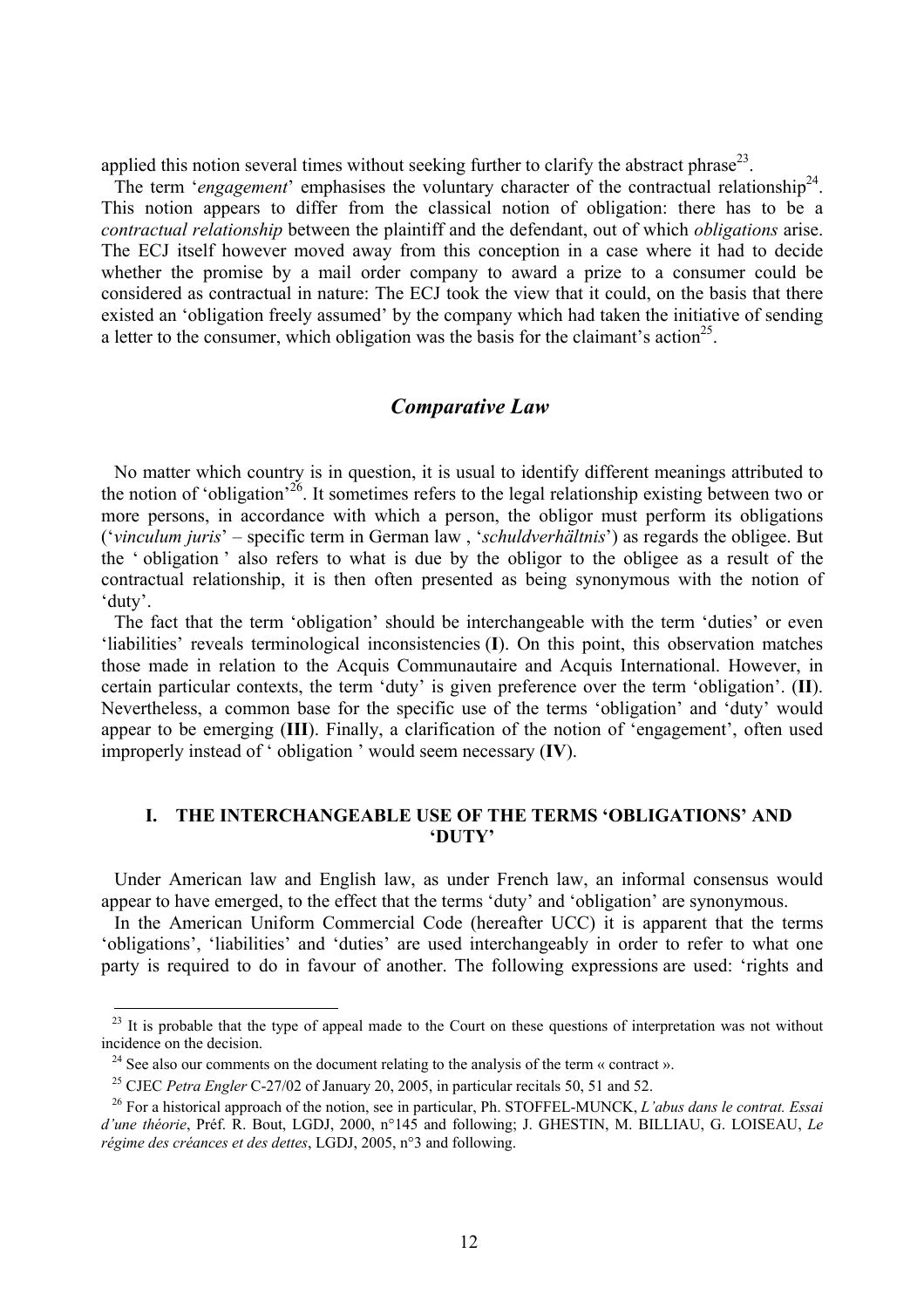liabilities' (§3-206, §3-405 (b), §2-608 (3), §8-110 (a)(2), §8-110 (b)(2)), or also 'rights and duties' (§8-207), or finally 'rights and obligations' or 'obligations under the contract' (§1-301  $(c)(1)$ ,  $$1-301$   $(c)(2)$ ,  $$1-301$   $(d)$ ,  $$2-106$ ). The Uniform Commercial Code refers to the term 'obligation' around 400 times, and to the term 'duties' around 100 times.

In English law, from a Statute law point of view, the inconsistencies in the terminology are also blatant. Section 27 of the Sale of Goods Act 1979, entitled 'Duties of the seller and buyer' is drafted as follows: 'It is the duty of the seller to deliver the goods and of the buyer to accept and pay for them, in accordance with the terms of the contract of sale' or even under Section 20.3 of the same Act: 'Nothing in this section affects the duties or liabilities of either seller or buyer as a bailee or custodier of the goods of the other party'. On the contrary, Section 5 (1) of the Unfair terms in consumer contracts regulations 1999 states that: 'A contractual term which has not been individually negotiated shall be regarded as unfair if, contrary to the requirement of good faith, it causes a significant imbalance in the parties' rights and obligations arising under the contract, to the detriment of the consumer', or even in Appendix 1 (b) of the same Act: "inappropriately excluding or limiting the legal rights to consumer vis-à-vis the seller or supplier or another party in the event of total or partial non performance or inadequate performance by the seller or supplier of any of the contractual obligations; including the option of off-setting a debt owed to the seller or supplier against any claim which the consumer may have against him'; in Appendix 1 (o): 'obliging the consumer to fulfil all his obligations where the seller or supplier does not perform his' or finally, under Appendix 1 (p): 'giving the seller or supplier the possibility of transferring his rights and obligations under the contract, where this may serve to reduce the guarantees for the consumer, without the latter's agreement'.

These inconsistencies in the use of terminology, in English law, are not limited to Statute law (as would appear to be the case in American law), but recur in case law and academic works. Reference is often made, in the context of 'fiduciary relationships' to the existence of a 'duty of care and skill', a 'duty not make a secret profit' or also of a 'duty of disclosure' owed by one party to the other, because of the particular nature of the contract between them, whether or not such duties were expressly set out. However, certain cases mention, in the same context, the existence of 'obligations'. For example, in relation to a 'fiduciary relationship', the court stated that: 'The distinguishing obligation of a fiduciary is the obligation of loyalty<sup>527</sup> or 'The essence of a fiduciary obligation is that it creates obligations of a different character from those deriving from the contract itself<sup>28</sup>.

Under French law, the interchangeability is also clear. One of its most obvious expressions is the multiplication of obligations during the  $XX<sup>th</sup>$  century, among which the obligation of information, the obligation to advise, the obligation to supervise or even the obligation to ensure safety, which in certain respects would appear to be a mere transposition into contract law of duties which are by nature outside the scope of contract. Certain types of behaviour have generated obligations or duties without the distinction between the two terms being clearly  $established<sup>29</sup>$ 

<sup>27</sup> *Bristol & West B.S. v. Motthew [1998] 1 Ch. 1, at p.17.*

<sup>28</sup> *Re Goldcorp Exchange Ltd. [1995] 1 A.C. 74, at p.98.*

<sup>&</sup>lt;sup>29</sup> Regarding the confusion between the contractual and tortious nature of good faith, see Ph. STOFFEL-MUNCK, *op. cit.* n°145 and following. The author shows that the good faith as referred to in article 1134 para. 3 of the Civil Code is not an « obligation » but a « duty » in that it imposes a general behavioural standard. Article 1134 para. 3 would merely be a reminder of a wider requirement of public-spiritedness (or civility). Therefore, a breach of the duty of good faith could only be sanctioned under the rules of tort. In a similar vein, M. AYNES developed the idea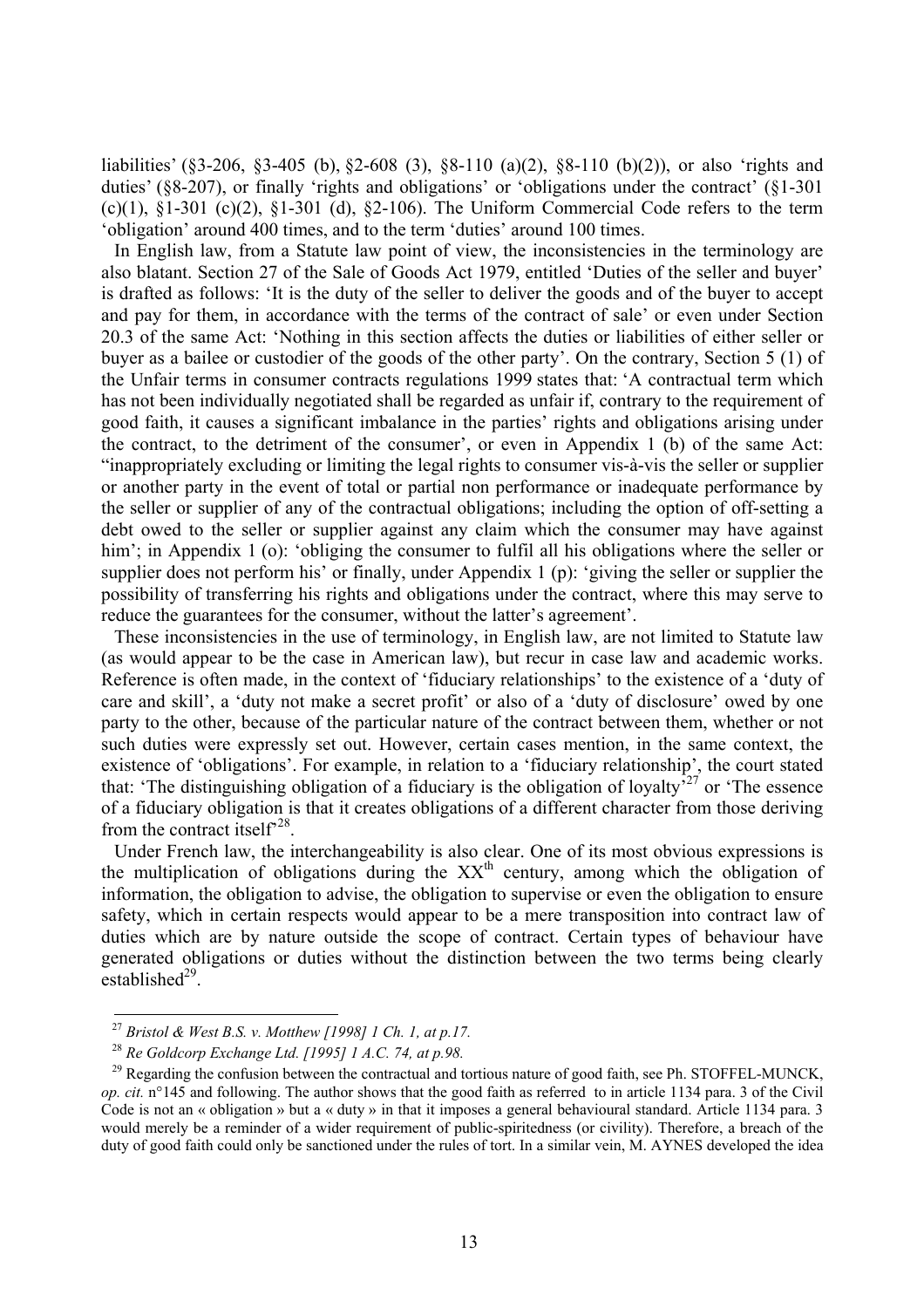These inconsistencies in the use of terminology are particularly obvious in relation to the 'obligation' to ensure safety. Indeed the wording 'obligation' in relation to safety only appeared from 1911 in order to benefit the victims of transport accidents in proving a fault on the part of the transporter. In this way, safety passed from the field of tort to the field of contract, from a 'duty' to an 'obligation' but not without the academic body expressing significant doubts $30$ .

In any event, a 'contractual obligation' of ensuring safety is now imposed on the manager of sports and leisure activities<sup>31</sup>, on the organiser of a holiday camp<sup>32</sup>, on a school<sup>33</sup>, on a medical practitioner<sup>34</sup> and on many others<sup>35</sup>. Contractual principles are therefore obscured by the presence of 'obligations' which were originally 'duties'. This situation raises a number of questions, both terminological and conceptual. Indeed, if a contractual 'obligation' to ensure safety is considered as just being the expression in a contract of a 'duty' in the wider sense, should it really be named 'obligation' or should the word 'duty' be maintained. Is this duty to ensure safety not in fact an expression of a general standard of behaviour, of a general duty not to cause harm to others (duty of care). Should the remedies for the breach of such a requirement not be found exclusively under the principles of tort?<sup>36</sup> The question is just as relevant in the case where a breach of a contractual 'obligation' is also a breach of a general duty of care which causes loss or damage to a third party. The aggrieved third party is given the right to rely directly on the breach of contract provided such breach is the direct cause of the damage<sup>37</sup>. The central idea is as follows: if a person who is not party to the contract (*penitus extranei)*, suffers loss or damage arising out of the breach of contract by one of the parties to such contract, it is because the unfulfilled contractual 'obligation' also constituted a 'general duty not to harm others<sup>38</sup>. Nevertheless, it would appear that the courts have preferred to refer to the term

obligation » to ensure safety, see G. VINEY, P. JOURDAIN, op. cit. n°501-1, p.472.<br><sup>31</sup> Civ.1<sup>ère</sup> March, 27 1985, *Bull. civ.* I, n°111, p. 102.<br><sup>32</sup> Civ. 1<sup>ère</sup> 11 March 1997, *Bull. civ.* I, n°89, p. 58.<br><sup>33</sup> Civ. 1<sup>èr</sup>

- 
- 
- 
- 

that: « When the failure to perform a contractual obligation is the direct cause of damage suffered by a third party,

of « contract ethics ». In this case, « ethics appear as a set of rules of behaviour, close to the very heart of the contractual relationship, preceding the conclusion of the contract, governing its performance and sometimes its end; and this, in order for the contract to be individually and socially beneficial » (L. AYNES, « Vers une déontologie du contrat? », Cour de cassation symposium, 11 May 2006, n°3, available on line at :<br>http://www.courdecassation.fr/jurisprudence publications documentation 2/bulletin http://www.courdecassation.fr/jurisprudence publications documentation 2/bulletin \_information\_cour\_cassation\_27/bulletins\_information\_2006\_28/no\_646\_2151/). It is a « set of duties intended to enable human action to fulfill the principle of usefulness, that is to say to produce « the most happiness for the benefit of those in whose interest the measures are taken » ». (L. AYNES, *op. cit.*, n°2).<br><sup>30</sup> Regarding the detrimental effects of the change from the « duty » to ensure safety to the « contractual

invoked, see G. VINEY, P. JOURDAIN, *Les conditions de la responsabilité*, LGDJ, 2006, n°499 and following; *adde.* The bibliography cited at note 437.<br><sup>36</sup> G. VINEY, P. JOURDAIN, *op. cit.* n°501-1.<br><sup>37</sup> Putting an end to an opposition between the first civil chamber and the commercial chamber, see A.P., 6

October 2006, n°05-13.255, to be published at Bull. ; *JCP G* 2006, II, 10181, opinion A. GARIAZZO, note M. BILLIAU; *JCP G* 2007, I, 115, obs. Ph. STOFFEL-MUNCK; *D*. 2006, p. 2825, note G. VINEY; *RLDA* déc. 2006, p. 70, note Ph. JACQUES; *RLDC* janv. 2007, p. 5, note Ph. BRUN; *adde*. P. ANCEL, « Présentation des solutions de l'avant-projet », *RDC* 2007/1, p. 27 spec. n°19.<br><sup>38</sup> Article 1342 of the Catala Project offers to solve this problem in two stages and provides to this effect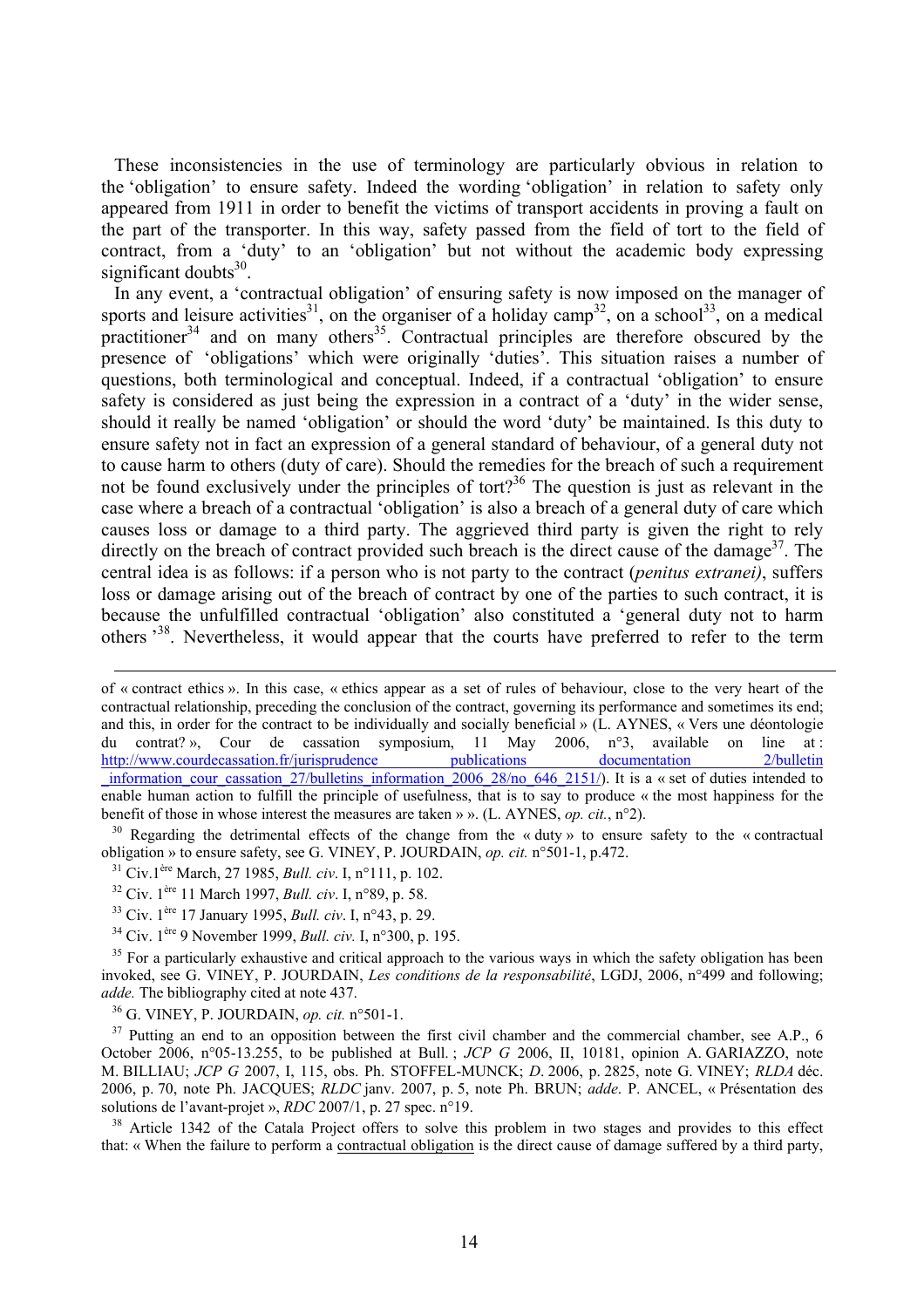'obligation' rather than 'duty'39.

This difficulty with terminology has been increased, these last few years, by the discovery of pre-contractual obligations of information, or to act in good faith. The breach of these 'obligations' is in principle actionable under the principles of tort: whether it be the breach of an obligation created by statute or by the courts, the obligations do not arise under the contract. Therefore it could be argued that the use of the term 'obligation' is not appropriate and that the term 'duty' should be chosen<sup>40</sup>. And yet, both in judgments and in various works on civil law, references are made indistinctly to 'obligation and/or duty to advise', 'obligation and/or duty to inform', 'obligation and/or duty of good faith' as well as the usual corollary 'duty and/or obligation to act fairly'… Caselaw has also made this confusion and, in relation to the 'obligation' of information, the *Cour de Cassation* (Highest appeal court in France) has stated that 'whatever the contractual relationship between a client and a bank, the bank has the duty to inform him of the risks taken...  $^{41}$ .

In German law, the legislative texts and academic writings hardly ever refer to the traditional Gernan word 'obligation', despite the fact that such term was in regular use among the drafters of the BGB who had a solid Roman law training. Instead, several terms are used including the term '*Schuldverhältnis*' which, as is the case with the term 'obligation', can take on two different meanings.

The ' *Schuldverhältnis* ' is used in a wider sense, explained in § 241 BGB (used for example in  $\S$  273 (1), 292 (1), 314 (1), 425 (1)), when it refers to the legal tie between the obligee and the obligor and is the source of 'ancillary' duties of information, of safety, and in a more general way, of respect for the rights and interests of the other party ((§ 241 (2) BGB). The breach of these duties gives rise to a liability labelled as contractual.

The BGB also contains reference to a '*Schuldverhältnis*' in a narrow sense, used in §§ 362, 364 et 397 BGB, when it designates the obligation alone, without the ancillary duties. But the term is no longer used by academics in this narrow sense.

This '*Schuldverhältnis*' can arise out of a contract, a tort, an unjust enrichment, but also out of property law (for ex. the *actio rei vindicatio* (§ 985 BGB) or the *actio negatoria* (§ 1004 BGB)) or out of family law (for ex. the right to food or to an allowance).

Both in European texts and in PECL, the term '*Schuldverhältnis*' is never employed, which is not surprising bearing in mind the concept of '*Schuldverhältnis*' in the wider sense is a feature specific to German law. The German versions of the above mentioned texts generally translate the term 'obligation' as '*Verpflichtung*', sometimes also as '*Pflich* ', '*Verbindlichkeit*' or even ' *Schuld* ', whilst 'duty ' is generally translated as '*Pflicht*'. In German legal terminology, the two terms '*Verpflichtung*' and '*Pflicht*' are synonymous, and refer to the opposite of a '*Recht*' (right). Indeed, the BGB refers to the '*Verpflichtung zur Leistung*' (cf the title before § 241) and,

such third party may claim compensation for such damage on the basis of articles 1362 to 1366. He then becomes subject to all the limitations and conditions which bind the creditor in seeking reparation for his own damage.

He may also obtain compensation on the basis of extra-contractual liability, but must then prove the cause of the damage in accordance with articles 1352 à 1362 ».

However, article 1352 sets out, as a source of tortious liability « the infringement of a rule of conduct imposed by

law or a breach of a general *duty* of pudence or diligence ».<br><sup>39</sup> The Commercial chamber seemed attached to a strict distinction between the two.<br><sup>40</sup> Along the same lines, Ph. JACQUES, *Regards sur l'article 1135 du Cod* 2005, n°390 and following, spec. n°390-1, p. 832.

<sup>41</sup> Cass.com., 18 May 1993, *Bull.civ.IV*, n°188.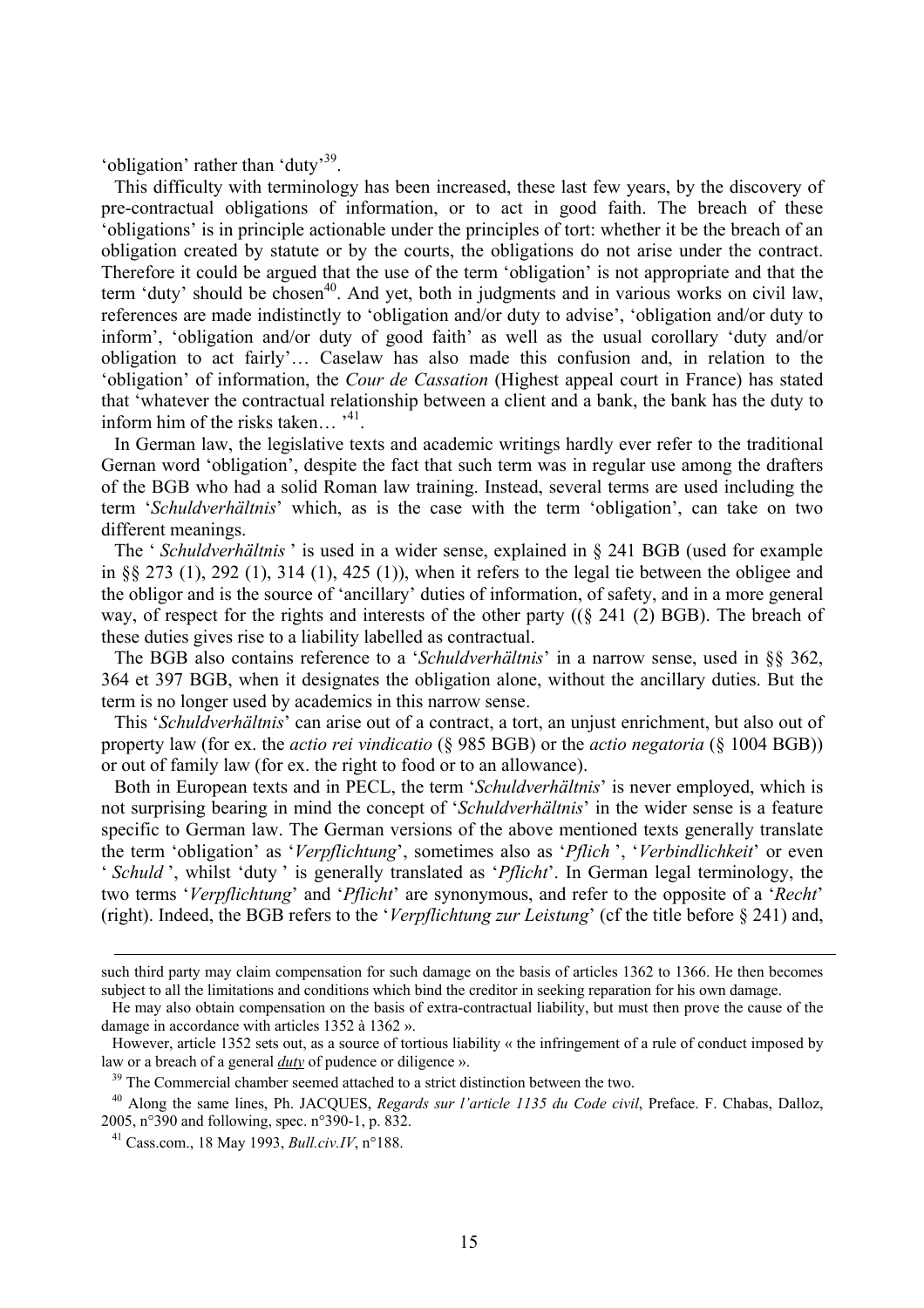without any difference, to '*Leistungspflicht*' (cf the title of § 275). However, the terms '*Verbindlichkeit*' and '*Schuld* ' which are also synonymous, can only refer to obligations to perform something concrete, not to an abstract behaviour. These are therefore the negative counterparts of the '*Anspruch*' (claim) (and which, in fact, can also refer to debts).

The terms '*Verbindlichkeit*' and ' *Schuld* ' are therefore more specific terms than '*Pflicht*' ou '*Verpflichtung*', which means that every '*Verbindlichkei*t' (or '*Schuld*') is at the same time a '*Pflicht*' or '*Verpflichtung*'. For example, the contractual obligation to perform is referred to in the BGB ' *Leistungspflicht* ' or '*Verpflichtung zur Leistung*', but also '*Schuld*' or '*Verbindlichkeit*', whilst there is no '*Verbindlichkeiten*' or '*Schulden*' to ensure safety, but only '*Schutzpflichten*' or '*Informationspflichten*', which may, for linguistic reasons, also be '*Verpflichtungen zur Information*' without any change in content. Moreover, the use of the terms '*Pflicht*' and '*Verpflichtung*' is not limited to legal language, but can also be found in a moral context (the two terms are not even listed as technical terms in Creisfelds' *Rechtwörterbuch*), whilst '*Verbindlichkeit*', '*Schuld*' and '*Schuldverhältnis*' are strictly legal terms.

These various observations lead to the impression that the two notions – obligation and duty – are not easily distinguishable and not in fact clearly distinguished. However, it would seem possible to identify a specific use of the term duty.

## **II. AN INDEPENDENT USE OF THE NOTION OF 'DUTY' / 'DEVOIR'**

Under American law, a group of scholars argues for a differentiation of the terms obligation and duty. For instance, professor Wesley Newcomb HOHFELD, who devised the terminological system known as 'Hohfeldian terminology'<sup>42</sup> recommended a specific use of the terms. He proposed in particular that, in order to refer to a claim or rather to its opposite – that is to say to the debt owed by one party to the other – one should not talk of 'rights and obligations' or of 'rights and liabilities' but rather of 'rights and duties'. American caselaw sometimes echoes these proposals. For example, the term 'duties' or 'duty' is consistently made use of by the judges in the application of the 'implication' theory, which finds the existence of a 'duty of good faith<sup> $3$ </sup> or a 'duty of best efforts<sup> $34$ </sup>.

Under French law, the distinction made between obligation and duty is essentially academic, but is sometimes applied by the courts. This distinction is based on three main criteria. *The first criterion* relates to the nature of the liability incurred in the event of a breach: a breach of duties would entail a liability under the principles of tort, whilst a breach of obligations would be sanctioned under the rules of contract. *The second criterion* relates to the area covered by the performance to be made by the obligor. The distinction would then be based on the identification of the person for whose benefit the obligor is performing: the obligation would only bind the parties to the contract, whilst duties could also benefit third parties who could have a claim in the event of a breach. *The third criterion* is concerned with the effects of the contract. Effects can be classed into two categories<sup>45</sup>: General effects which occur independently from the

<sup>42</sup> This system is described in W.N. HOHFELD, *Fundamental Legal Conceptions*, New Haven, Yale University Press, 1919.

<sup>&</sup>lt;sup>43</sup> Anthony's Pier Four v. HBC Assocs., 583 N.E. 2d. 806 (Mass. 1991).<br><sup>44</sup> Milau Assoc. *V. North Ave. Dev. Corp.*, 368 N.E.2d 1247 (N.Y. 1977).<br><sup>45</sup> On this point, see. D. MAZEAUD, note under Civ. 3<sup>ème</sup> 14 September 2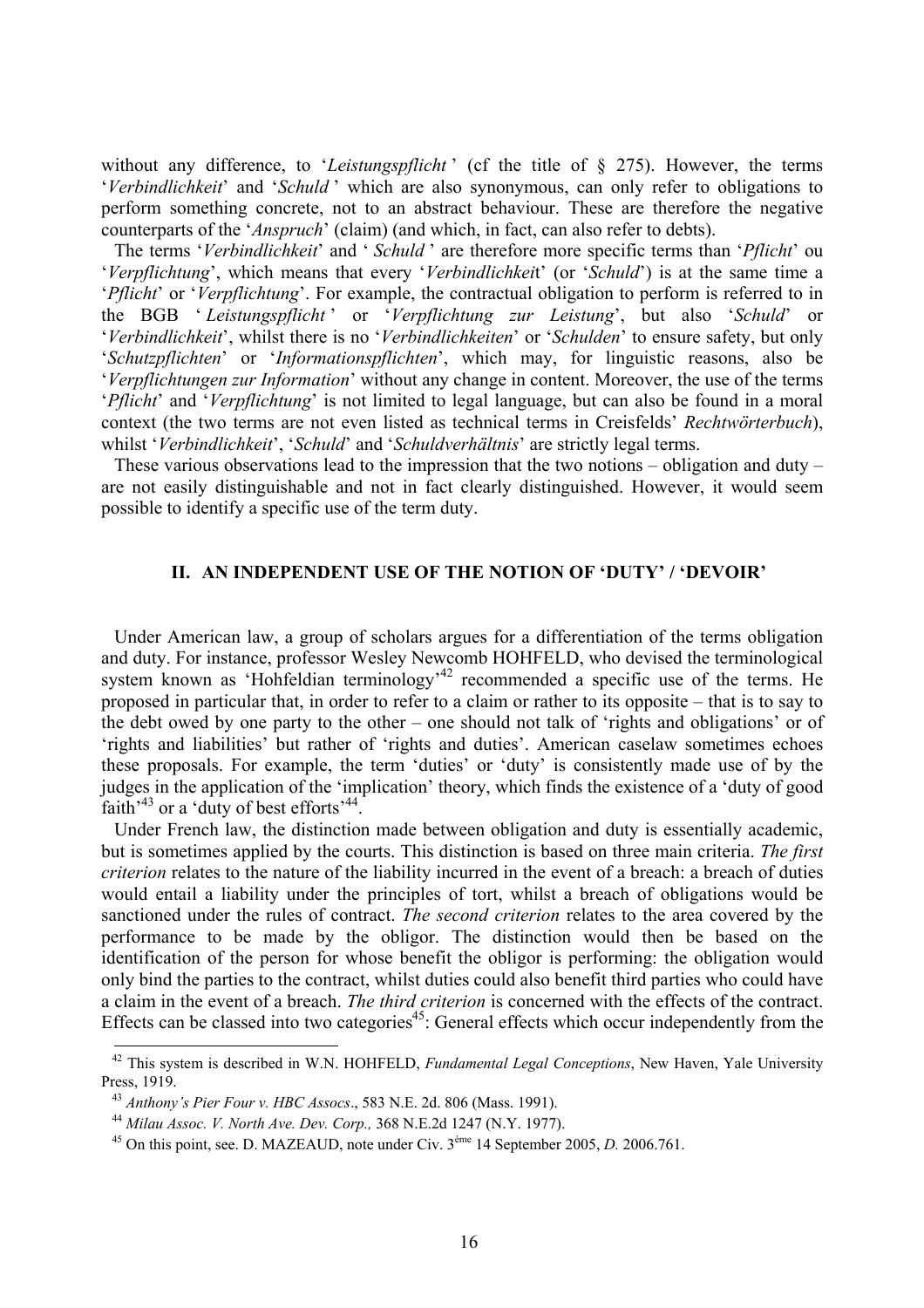nature of the contract and effects which are specific to each contract.

If the contract is intangible and irrevocable, it must come into existence, be entered into and implemented fairly: its effects go beyond the performance under the contract and impose general duties on the parties before, during and after the contract.

As noted by Prof. MAZEAUD, 'in addition to the specific obligations to which they have agreed, the parties are bound, as they would be by law, by standards of legal origin which constitute a general framework inside which such obligations will be implemented<sup> $,46$ </sup>. In accordance with this principle, the so-called 'obligation' of good faith which is imposed on the parties under the terms of article 1134 al. 3 of the Civil Code would merely be a reminder of a wider requirement to behave fairly, a rule of good behaviour in society, which should be generally complied with, whether or not a contract is in existence<sup>47</sup>. Following the same ideas, the 'obligation' to ensure safety, the 'obligation' of information, of warning or advice, which have been added, *inter alia*, to the mandatory content of a contract, are part of this 'general framework' inside which every person must meet a 'basic standard of behaviour'<sup>48</sup>, a 'general standard of civility<sup>49</sup>; in other words, every person has 'a general duty of good behaviour, which is the equivalent of the general duty of prudence and diligence described by H. and L. MAZEAUD<sup>50</sup>, and which finds an expression in the Civil Code<sup>551</sup>, in particular in articles  $1382$ and 1383. Indeed, it had been noted that these obligations are imposed primarily on professionals as a standard which is inherent to their profession, whether or not a contract is entered into (such a contract 'would only have the consequence of bringing into effect preexisting professional rules<sup> $52$ </sup>).

<sup>46</sup> *Ibid,* n° 8, p. 763. 47 The same questions seem to arise in Belgium. Indeed, if the third Civil Chamber of the *Cour de cassation*, in a judgment dated 19 September 1983 (*RCJB* 1986, 282, note. J.-L. FAGNART), clearly designates article 1134 para 3 of the Civil Code as the basis for the breach of a contractual right, the authors raise the question of the existence of « a more general principle of liability, with articles 1134 para.3 and 1135 of the Civil Code being the translation into the field of contract of such principle ». 48 M. PUECH, *L'illicéité dans la responsabilité civile extra-contractuelle*, LGDJ, 1973, n°31 and following cited

by G. VINEY, P. JOURDAIN, *op. cit.* n°473, p. 413.<br><sup>49</sup> J. DARBELLAY, *Théorie générale de l'illicéité*, Friboug, 1955, n°69 and following cited by G. VINEY, P.<br>JOURDAIN, *op. cit.* n°473, p. 413.

<sup>&</sup>lt;sup>50</sup> H. et L. MAZEAUD and A. TUNC, *Traité théorique et pratique de la responsabilité civile délictuelle et contractuelle*, t. I,  $6^{eme}$  édition, Montchrestien, n°103-109; H., L. et J. MAZEAUD and F. CHABAS, *Leçons de droit civil*, Montchrestien, 9<sup>ème</sup> édition, n°21.

<sup>&</sup>lt;sup>51</sup> G. VINEY, P. JOURDAIN, *op. cit.*  $n^{\circ}473$ , p. 413.<br><sup>52</sup> G. VINEY, P. JOURDAIN, *op. cit.*  $n^{\circ}515$ , p. 498. The authors note that this distance from the contract is even, in fact, in certain cases, officially established by caselaw. The courts now accept, for example, that the obligation to advise imposed on notaries, because of its « professional » nature, can only be actionable under the principles of tort, they refuse to « treat this duty as an implied obligation under a contract » and they turn it into « in any circumstance, an implied legal duty » actionable under the rules of tort (see J. DE POULPIQUET, *La responsabilité civile et disciplinaire des notaires*, LGDJ, 1974, Preface P.-A. Sigalas, n°160, p. 192 and n°155) ».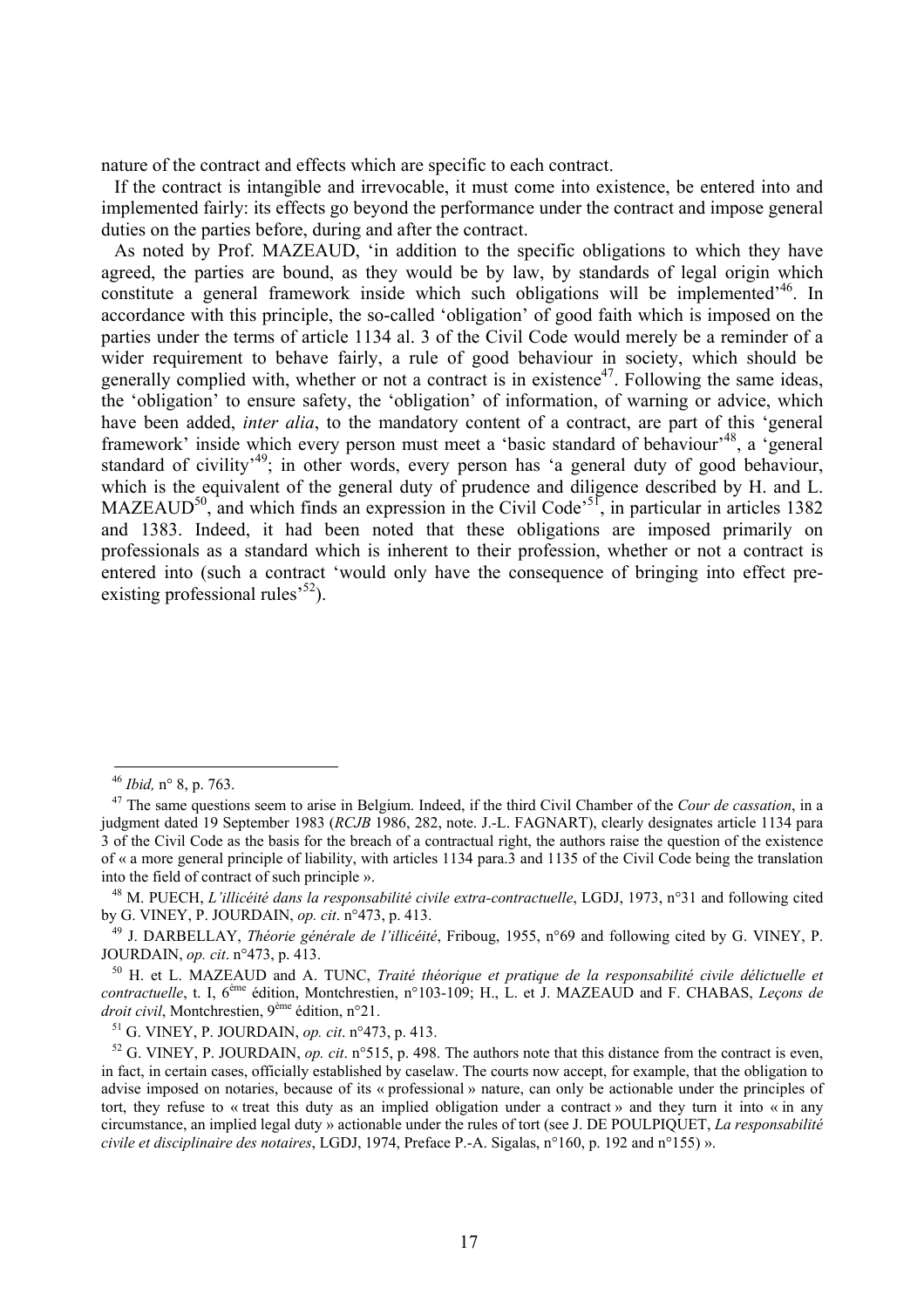It would appear, finally, that it is more the consequences of the requirements imposed on individuals, rather than the source of such requirements, which will condition whether the word 'obligation' or 'duty' is used and to a greater extent, the remedies for breach applicable to one or the other<sup>53</sup>.

Similarly, under English law, when parties are bound by a legal relationship, and that some hold a dominant position, Equity requires the imposition of certain 'duties' (as seen above, the term 'duties' should not here be understood as necessarily excluding the notion of 'obligation' but rather as the statement of a standard of behaviour not expressly provided for in the contract but directly linked to the relationship created by the contract). These duties are imposed upon the parties based on the role they hold in the legal relationship and with the aim of preventing any form of abuse. The observation is valid in relation to agency relationships but also in relation to trust relationships, in which the trustee, because of the place he holds in the legal relationship, owes a number of duties to the beneficiary of the trust, even though there is no contract between them. These relationships are traditionally regarded as status-based fiduciary relationships. More recently, the existence of 'fact-based' fiduciary relationships was identified, in instances where the rules of Equity do not necessarily apply *ab initio* (unlike the case of status-based relationships), but where, having regard to the particular relationship between the parties, a fiduciary relationship is created<sup>54</sup>. One party therefore finds itself under certain obligations to which it did not expressly agree. Such obligations are imposed in cases where one party has, in relation to the other, a particularly advantageous position, in particular with respect to information. They are intended to prevent the abuses which could arise out of this de facto superiority, by forcing the contracting party to adopt certain types of behaviour. The finding of such duties remains strictly limited, undoubtedly because of the economic approach to contractual relationships $55.56$ .

Two cases alone always employ the same terminology. One of them is the duty created by caselaw in order to sanction a party at fault on the basis of the principles of tort, the other is the restitutionnary duty imposed in the context of unjust enrichment. Although the difference between the duties imposed by law and obligations derived from a contract is sometimes tenuous, the term which, almost systematically, is used, is that of duty, not obligation. Finally, it would appear that the use of the term duty does not depend so much on the existence of a contract (even if, as described, a contract may be a catalyst) but rather on a standard of behaviour.

Quebec law is one of the most rigorous regarding the distinction between obligation and duty ('*devoir*'). The mandatory or obligatory content of a contract comes under the name 'obligation' notwithstanding the fact that a so-called obligation is in fact the transposition into a contract of a

<sup>53</sup> Ph. STOFFEL-MUNCK, *op. cit*. n°153 ; G. VINEY, *Introduction à la responsabilité*, LGDJ, 2ème édition, 1995, n°168. Regarding an analysis making a distinction between the source and the nature of a standard in order to determine whether it should be categorised as an obligation or a duty, see Ph. JACQUES, *op. cit.* n°405 and following.

<sup>54</sup> *Reading v. Attorney-General [1951] A.C. 507.*

<sup>55</sup> *Nottingham University v. Fishel [2000] I.C.R. 1462.*

<sup>&</sup>lt;sup>56</sup> This approach is in fact very close to that developed by Mr AYNES (L. AYNES, « Vers une déontologie du contrat », *op. cit.*) when he writes about contract ethics. Indeed, the author considers that ethics, and *a fortiori* the behavioural standards which result from such ethics, should be treated as a « counterbalance in relation to the position of strength or influence held by one person over another » (*op. cit.* n°6). The ethics act as a sort of counterbalance in relation to unilateralism, by imposing limits to prevent and sanction any form of abuse.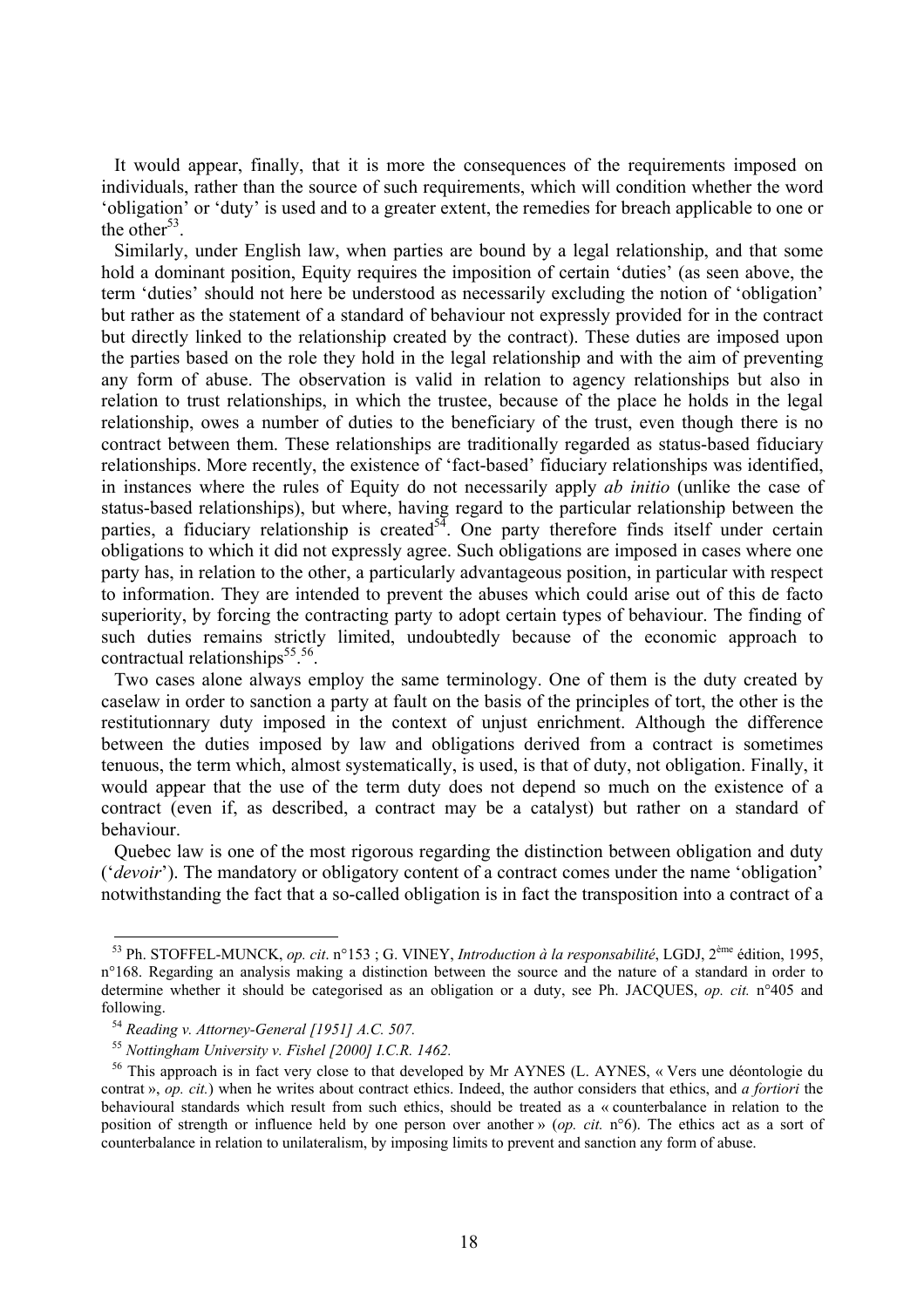standard which is intrinsically extra-contractual, in other words, a duty. Reference is even made to an obligation '*par accessoire*' (that is to say which derives its status as 'obligation' from its position as accessory to another obligation), which implies that it is a duty 'by nature'. Conversely, anything which is not contractual and finds its source in the law is named 'duty'. The distinction between tort and contract is therefore clearly made, even in cases where a duty which is extra-contractual in nature, is incorporated into a contract: such *duty* becomes thereafter an *obligation*.

German law also operates a very strict distinction, but the distinction is not based on the source of the obligation (or duty) but on its subject matter. The distinction is only comprehensible by considering the position of the obligee: when the obligee's right is an '*Anspruch*', that is to say the right to the performance of an obligation (see Art 14:101 PECL, which is apparently an approximate copy of § 194 (1) BGB containing the legal definition of the '*Anspruch*'), then the obligor is subject to a '*Verbindlichkeit*' or a '*Schuld*'. When the obligee's right is not in itself enforceable but only takes effect in the event of its violation, then the obligor is only under a '*Pflicht*' or '*Verpflichtung*'.

## **III. TOWARDS A COMMON BASE IN THE DISTINCTION BETWEEN 'OBLIGATION' AND 'DUTY'?**

A survey of comparative law leads to an emphasis being placed on the contractualization of standards which were originally extra-contractual and thus on the transition from the notion of 'duty' to that of 'obligation'.

In theory, the parties to a contract can only be bound by those obligations to which they have agreed. However, the issue has arisen in various legal systems, in the name of some sort of contractual justice, as to whether obligations which were not expressly set out in the contract could be imposed upon the parties.

 In this way, English law saw the development of the theory of implied terms or, in Quebec law, the idea of 'implied obligations', set out in article 1434 of the Quebec Civil Code: 'A contract validly formed binds the parties who have entered into it not only as to what they have expressed in it but also as to what is incident to it according to its nature and in conformity with usage, equity or law'. This article is the equivalent of article 1135 of the French Civil Code: 'Contracts are binding not only as to what is expressed therein, but also as to all the consequences which equity, usage or law attach to an obligation according to its nature'. The same terms can be found in the Belgian Civil Code, with, as a corrollary, the obligation to act in good faith which appears in article 1375: '*Good faith should govern the behaviour of the parties, whether it be at the time the obligation comes into existence, during its implementation or when it is extinguished*'.

English law does not recognize a general principle of good faith (although such a statement is gradually losing relevance in the face of Community directives which refer more and more frequently to the principle<sup>57</sup>) unlike number of national laws (France, Belgium, Switzerland, Quebec, United States) and projects of uniformisation of contract law (PECL for example). The

 $57$  See for example the Directive 93/13 of 5 April 1993, on unfair terms in consumer contracts OJEC L095 of 21/04/1993, p.29-34.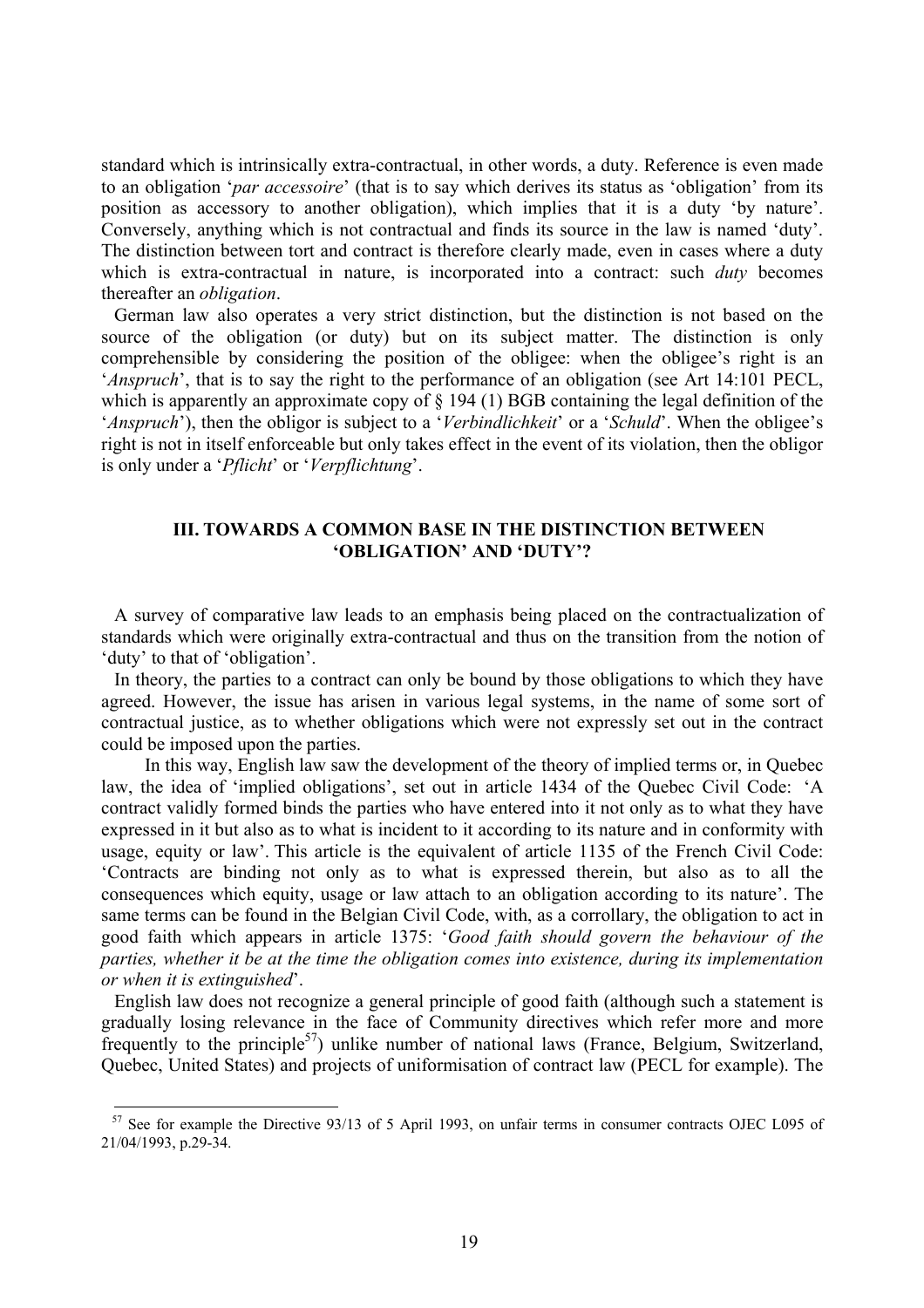English notion of contract, essentially economical, tends to limit its content so that the parties are only bound by those obligations to which they have expressly agreed. However, the theory of implied terms allows the judges, to a limited extent, to find the existence of implied terms in a contract.

There is however, a double limit to the judges' power: on the one hand, the judges cannot imply a term which contradicts an express provision of the contract, and on the other hand, they must act on the basis of a legal basis which is threefold: '*unexpressed intentions*', '*importation of general civil obligations*' and '*model contracts*'. In practice, it is a standard of behaviour, 'duties' which are extra-contractual by nature, which are incorporated into the contract. It would therefore appear that under English law, a duty of legal origin can become an implied term in a contract.

The obvious inconsistencies in terminology which occur in the use of the terms 'obligation' and 'duty' epitomize the difficulty caused by the theory of implied terms, which tends to impose on the parties various standards of behaviour (based on equity, usages or on the law) which are not expressly provided for in the contract. Extra-contractual matters are therefore brought into the contractual sphere and generate difficulties from a terminological point of view but also with regard to the question of how such standards should be treated legally (Should a breach of such standards be actionable in tort or in contract?). In order to deal with these difficulties, Quebec law adopts a position which is perfectly clear: For example, M. CREPEAU<sup>58</sup>, is of the view that certain  $\cdot$  ancillary obligations<sup>59</sup> acquire  $\cdot$  because they are fitted into the contractual mould, a contractual tint or qualification'. 'Messrs BAUDOUIN and JOBIN<sup>60</sup>, do not hesitate to state that the breach of an *obligation*<sup>61</sup> arising out of a contract, even if it is imposed by law, gives rise to the application of the rules governing contractual liability<sup>562</sup>. Certain duties, the breach of which is generally sanctioned under the principles of tort, are therefore contractualized. Since 1994 and the new Quebec Civil Code – and in contrast with the large volume of civil liability litigation arising out of the provisions of the Civil Code of Lower Canada –, more and more obligations are implied, whether it be on the basis of the nature of the contract, of commercial practices, law or equity.

This evolution is reminiscent of article 1135 of the French and Belgian Civil codes and would appear to share similarities with the Anglo-American theory of *implied terms*.

*Prima facie*, the German distinction based on the subject matter of the obligation does not fit in with the theory outlined above. However, a more careful analysis shows that the difference with the proposed solution is not so significant. At the outset, the German system of civil liability is fundamentally different from the French and Common Law systems. There is in the BGB a strict distinction between the liability known as 'contractual', dealt with under §§ 241 (2), 280 (1) BGB and liability in tort, dealt with under §§ 823 and following BGB. This liability known as 'contractual' concerns not only the non performance or inadequate performance or an obligation, but also any breach of a duty of information or duty to ensure safety, including in respect of any injury or loss sustained by a party to the contract during the implementation

<sup>58</sup> P.-A. CREPEAU, « Le contenu obligationnel d'un contrat », *Rev. bar. Can*. 1965.1, esp. p. 28, cited by Ph. JACQUES, *op. cit.* n°411, p. 872.<br><sup>59</sup> These are obligations which are ancillary to the contract and which find their source in article 1135 of the Civil

Code. Ph. JACQUES, *op. cit.*

<sup>60</sup> J.-L. BAUDOUIN, P.-G. JOBIN, *Les obligations*, 5ème édition, Yvon Blais, 1998, n° 813. 61 Our emphasis.

<sup>62</sup> Ph. JACQUES, *op. cit*. n°411, p. 872.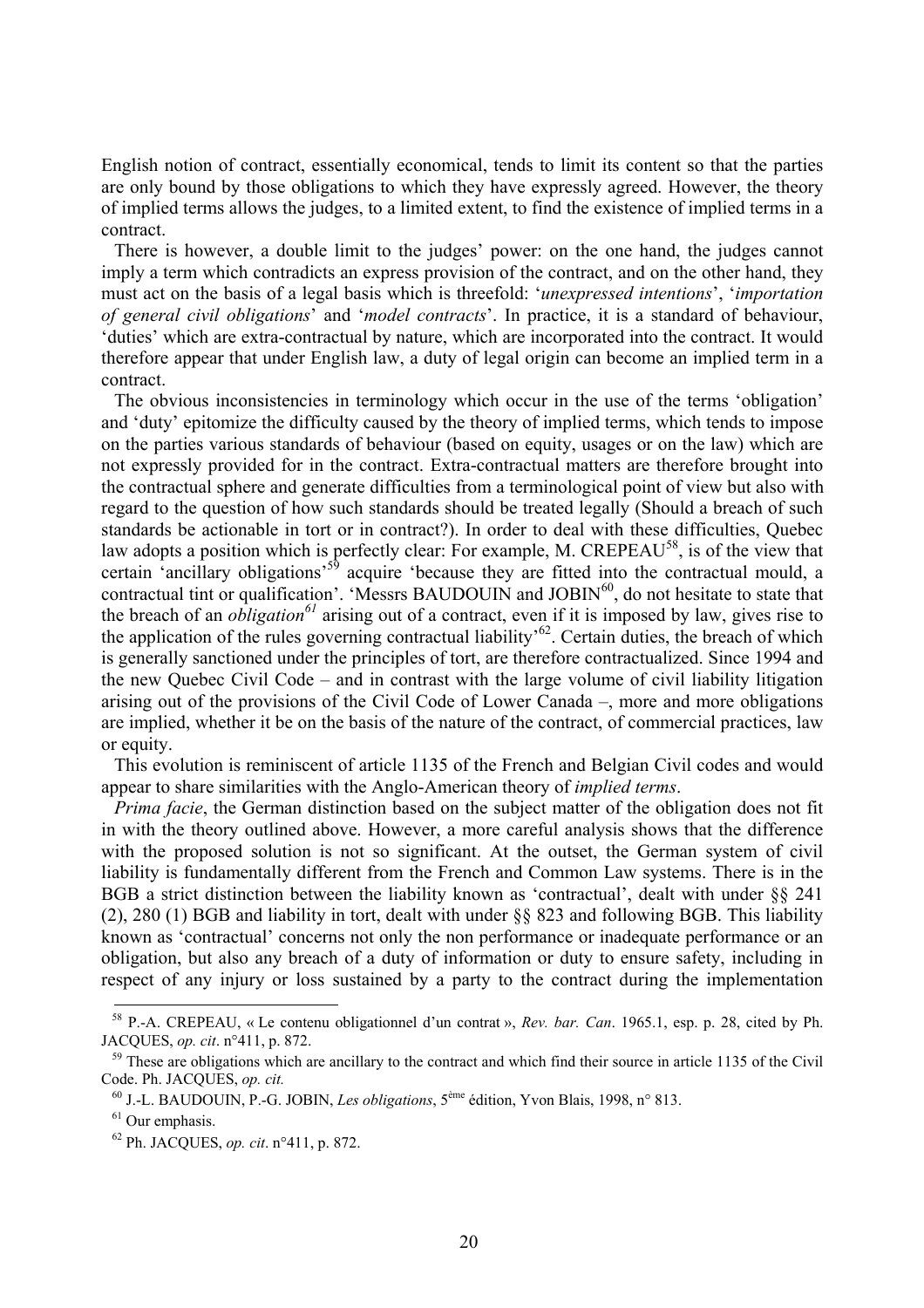thereof (for example, an injury caused by a banana skin on the floor of a shop on which a customer has skidded). Such duties are expressly dealt with in § 241 (2) BGB as arising out of ' *Schuldverhältnis* ' in the wider sense: '*Das Schuldverhältnis kann nach seinem Inhalt jeden Teil zur Rücksicht auf die Rechte, Rechtsgüter und Interessen des anderen Teils verpflichten*'. (The '*Schuldverhältnis*' may, depending on its content, oblige each party to respect the rights, the '*Rechtsgüter*' (for example, property, health or freedom) and the interests of the other party).

Moreover, according to § 311 (2) BGB, the mere fact that the parties have entered into negotiations with a view to concluding a contract constitutes this special tie named '*Schuldverhältnis*' which gives rise to the same duties of information, to ensure safety and to act in good faith as those arising out of a contract: '*Ein Schuldverhältnis mit Pflichten nach § 241 Abs. 2 entsteht auch durch 1. die Aufnahme von Vertragsverhandlungen*, … (A '*Schuldverhältnis*' giving rise to duties in accordance with § 241 (2) BGB will also be created when the parties enter into negotiations). The civil liability which arises out of a breach of such pre-contractual duties ('*culpa in contrahendo*') is therefore identical to contractual liability. However, liability in tort is also dependent on the breach of '*allgemeine Verkehrspflichten*' (general duties) which constitutes a fault and which gives rise to an obligation ('*Verbindlichkeit'/* '*Schuld* '): the obligation to pay damages. The theory – whether regarding terminology or content – is therefore identical: there are '*Pflichten*' (duties without a corresponding right) which only trigger consequences in the event of their breach. This 'consequence' is an obligation, which this time is paired with a right.

By noting that under French law as well as under the other laws under study, the result of a liability in tort is an obligation (imposed on the party found liable to pay damages to the victim) and that such a liability only arises in the event of a fault (therefore in the event of a breach of a general *duty* of good behaviour), a striking parallel appears between all these systems: the *obligations* ('*Verbindlichkeiten*') which correspond to a claim, that is to say their subject matter is an obligation the performance of which can be required by the obligee, and the *duties* (' *devoirs* ', '*Pflichten*') the sole aim of which is to avoid loss or damage on the part of the other party, by establishing standard of behaviour. These 'duties' are treated (under French law, Quebec law, and to a certain extent, under English law) as being of a legal (rather than contractual $^{63}$ ) nature.

Although there are clearly obstacles to a coherent use of the terms 'obligation' and 'duty' within the various legal systems (whether it be the source, the subject matter or the scope of the standard), it is necessary to reserve a specific use to each one, so that a uniformisation of their legal treatment should become possible. Although this is not a task which had been taken on by certain contemporary academics, it would appear that recent academic studies have attempted better to define the limits of these different notions<sup>64</sup>. Such works do not all reach the same conclusions, but it is positive that they should rekindle a debate which is gaining more weight at a time when the construction of European contract law is taking place.

<sup>&</sup>lt;sup>63</sup> Contra Ph. JACQUES, op. cit. n°408.

<sup>&</sup>lt;sup>64</sup> See *inter alia*, Ph. JACQUES, *Regards sur l'article 1135 du Code civil*, Dalloz, 2005 ; Y.-M. LAITHIER, *Les sanctions de la rupture pour inexécution en droit comparé*, LGDJ, 2004; Ph. STOFFEL-MUNCK, *L'abus dans le contrat, Essai d'une théorie*, LGDJ, 2000.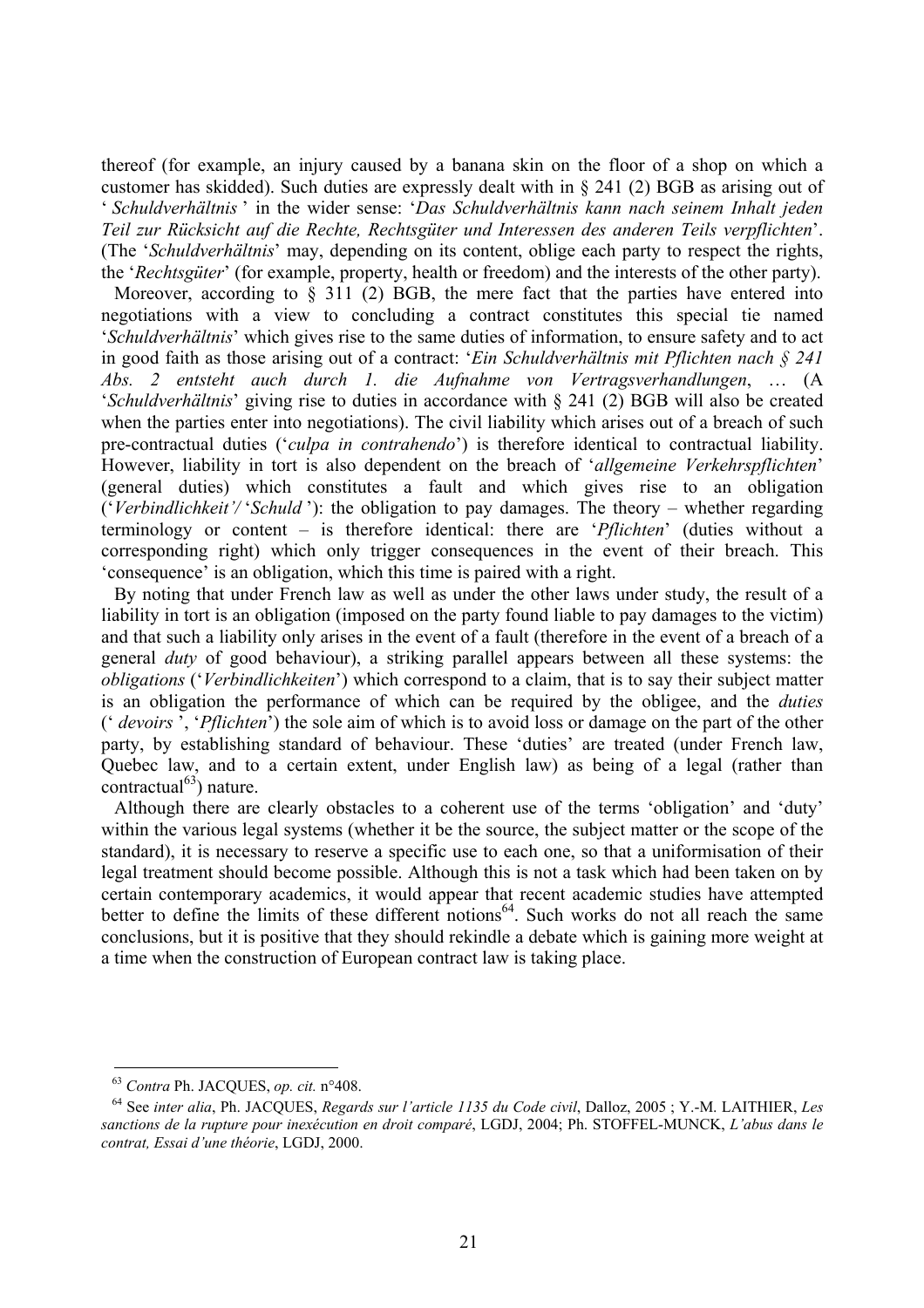## **IV. TERMINOLOGICAL INCONSISTENCIES IN THE USE OF THE TERM '***ENGAGEMENT***' 65(IN FRENCH)**

The term '*engagement*' (in French) is used in a surprising variety of ways<sup>66</sup>.

If the Principles of European Contract  $law^{67}$ , the UNIDROIT Principles<sup>68</sup> or even the Gandolfi Project<sup>69</sup>, do not refer to the term very much, it is frequently used under various laws. For example, the French Civil Code contains 48 articles which refer to it, the French Commercial Code has 108, the French Consumer Code 31, the Labour Code 127…Other Francophone laws are also familiar with the concept: For example, the Swiss Code of obligations refers to it 11 times whilst the Swiss Civil Code refers to it 7 times. Belgian law is also familiar with the term 'engagement', referred to in its various codes, as is the case for Quebec law.

The term '*engagement*' is, very often, used out of convenience, without being conceptualized<sup>70</sup>. However, it would appear that a common base can be determined regarding what is perceived by the notion of '*engagement*', as perfectly illustrated by German law. Indeed, the terms '*engagement*' and obligation are translated by the use of the same term '*Verpflichtung*'.

Finally, it would appear that the source of the obligation, the '*engagement*' and its result, the obligation, are *de facto* treated as one and the same.

This observation is confirmed by the examination of certain provisions of French law and other Francophone laws, such as Belgian and Quebec law. The fact of treating the two the same,

66 Legal « engagements » must be distinguished from moral « *engagements* », the first being sanctioned by law and the second not. It is traditionally taught that moral « *engagements* » fall within the field of lawlessness, or conscience and are not sanctioned by the law (see in particular, on this question, Ph. MALAURIE, L. AYNES, Ph. STOFFEL-MUNCK, *Les obligations*, Defrénois, 2005, n°439). However, a recent judgment seems to cast doubt on the assertion: Cass. com. 23 January 2007, n°05-13189, to be published at *D.* 2007, p. 442, obs. X. DELPECH ; *CCE*, n°4, April 2007, comm. 54 Ch. CARON; *Contrats, conc. consom.,* n°4, April 2007, comm. 104, M. MALAURIE-VIGNAL: « By committing (*s'engageant*) itself, even morally, « not to copy » the products which were commercialised by a competitor, a company had expressed its unambiguous and deliberate intention to be bound with regard to its competitor ».

<sup>&</sup>lt;sup>65</sup> Aside from the variations on the use of the term by the legislator or the courts, it would appear that the term « *engagement* »has aroused the interest of modern academics. Indeed, Mr. GHESTIN, in his work on the cause (consideration) (J. GHESTIN, *Cause de l'engagement et validité du contrat*, LGDJ, 2006, n°1) uses the term « *engagement* » with a new meaning. « The expression cause of the « *engagement* » aims first to emphasise, from a negative point of view, the appropriateness of avoiding inappropriate distinctions (…) made between the cause of the obligation and the cause of the contract. From a positive point of view, it means that consideration should be assessed in relation to all the « *engagements* » of the parties arising out (…) of a contract (…) ». This is the meaning which was adopted by the Pilot Project for the reform of the law of obligations and limitations, which takes the view that «the « *engagement* » seems more appropriate to name the act which gives rise to the contract understood as a legal or even economical, global operation, and not only, in an analytical way, to one or more obligations placed side by side » (J. GHESTIN, Introduction, Article 1124).

<sup>&</sup>lt;sup>67</sup> The main examples of use occur in articles 2:105 and 6:101.<br><sup>68</sup> The main examples of use occur in articles 3.8, 3.9 and 6.1.7. In the first two articles the term « *engagement* » appears to have been used in lieu of « consent».

<sup>69</sup> The Gandolfi project uses the term « *engagement* » a little more frequently than the various other projects. It can be found in articles 48, 121, 144, 146… It is sometimes used to mean the source of the obligations, sometimes in lieu of the obligation itself.

<sup>70</sup> See, however, C. GRIMALDI, *Quasi-engagement et engagement en droit privé. Recherches sur les sources de l'obligation*, Préf. Y. Lequette, Defrénois, 2007.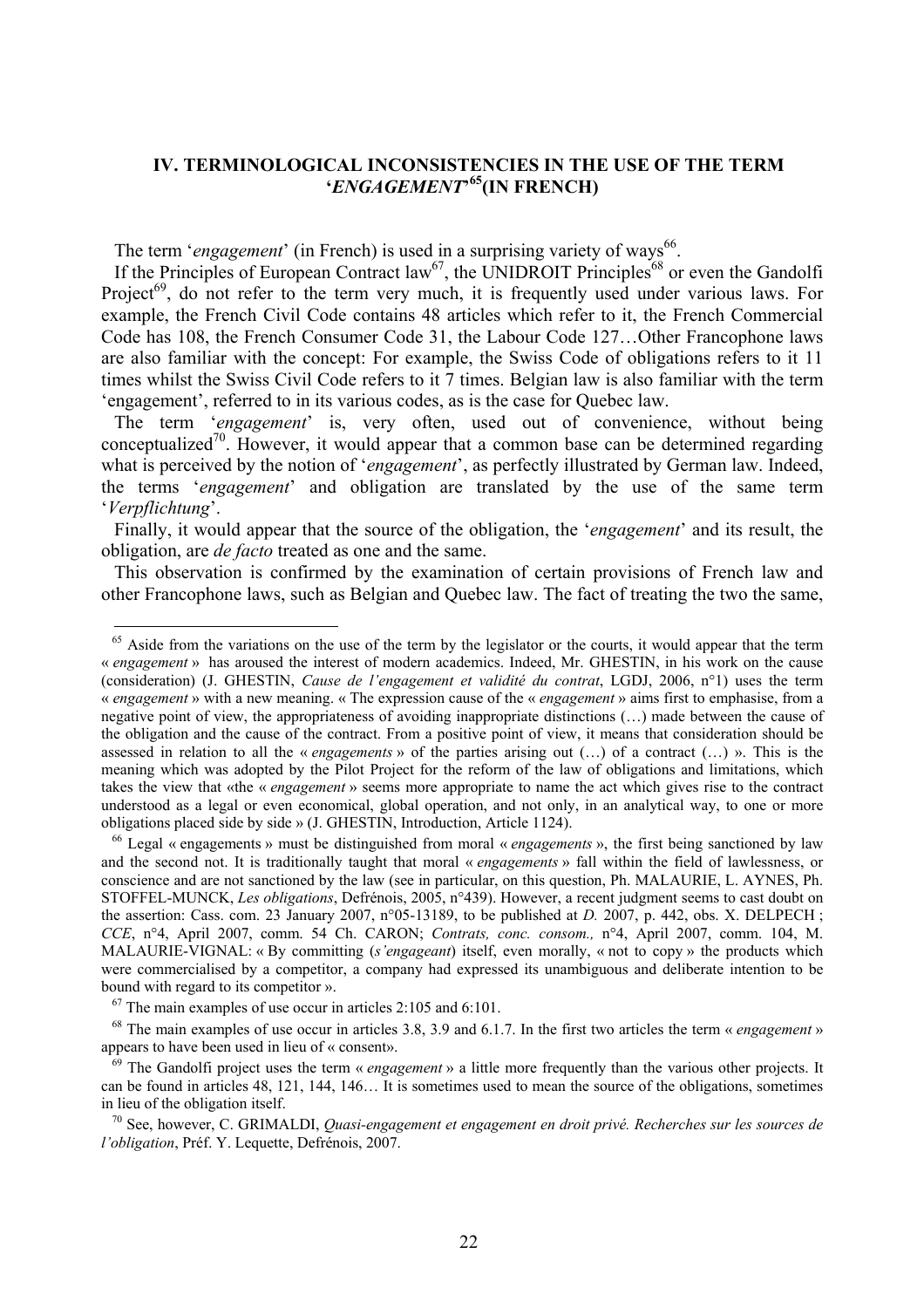or even confusion between the two, is understandable. After all, if traditionally, it is the obligations which suffer from non-performance, in fact the '*engagement*' is necessarily also not performed (**A**).

If a confusion is both obvious and understandable, it is accepted that the term '*engagement*' is however generally used as the source of the obligation. A difficulty then arises in working out how the terms '*engagement*' and 'contract' interrelate (**B**).

## *A. Evidence of a confusion between 'engagement' and obligation*

There are provisions which bring confusion to the logical distinction between '*engagement*' and obligation, the first being the source of the second.

Indeed under Swiss law, article 175 of the Code of obligations provides in its paragraph (2) that ' the debtor cannot enforce performance of the '*engagement*' of the purchaser of a debt so long as such debtor has not fulfilled his obligations towards such purchaser under the contract for the purchase of the debt '. This is an expression of the fine distinction between the source of the obligation and the obligation itself. Indeed, if through the performance of the obligations which I have undertaken, I fulfill the terms of my contractual (or unilateral) '*engagement*', then should the term 'obligation' not have been used in this article, with its traditional meaning of 'a tie which links at least two persons which enables one of them to require that the other perform something'.

Under Quebec law, article 1458 of the Civil Code is particularly revealing. It provides that 'every person has the duty to honour the '*engagement*s' which that person incurred'. The second paragraph reveals what the Quebec legislator intended by '*engagement*', in this instance, an 'obligation'.

The second paragraph provides that: 'such person is, when it breaches such duty, liable for any personal injury, damage to property or mental distress caused to the other party to the contract, and must make good such injury or damage; neither party can prevent the application of the rules regarding contractual liability by opting for the application of rules which are more favourable to them'. It is clear that in this instance the term '*engagement*' is used in lieu of the term 'obligation'71. Article 1486 of the same code appears to confirm this observation when it states that the managed party (in a business management contract) 'must also fulfill the necessary or useful '*engagements*' which were incurred in its name or for its benefit, by the manager as regards third parties'. In this instance, the term is ambiguous, it seems to refer just as much to 'obligations' insofar as the said '*engagement*s' arise out of the conclusion of a contract and of the contracts which could have been entered into by the managed party  $^{72}$ . Article 2001 of the same code provides, moreover, in its paragraph 2, in respect of chartering, that ' the contract, when it is in writing, is evidenced by a charter party which sets out, in addition to the names of the parties, their '*engagements'*… '. In this provision again, the term 'obligation' would have been more appropriate as the consequence of the conclusion of the contract<sup>73</sup>.

Under Belgian law, article 1143 of the Civil Code, provides that 'the obligee has the right to request that whatever was done in breach of the '*engagement'*, be destroyed; and he may be

 $71$  It should, however, be noted that the English translation of the text (available at the following Internet address: http://www.canlii.org/qc/laws/sta/ccq/20070117/whole.html) uses the term « *undertaking* » rather than « *obligation* ».<br><sup>72</sup> It should be noted again in this instance that the English translation refers to the term « obligation ».<br><sup>73</sup> Here, it is the term « undertaking » which was chosen as the English translation of the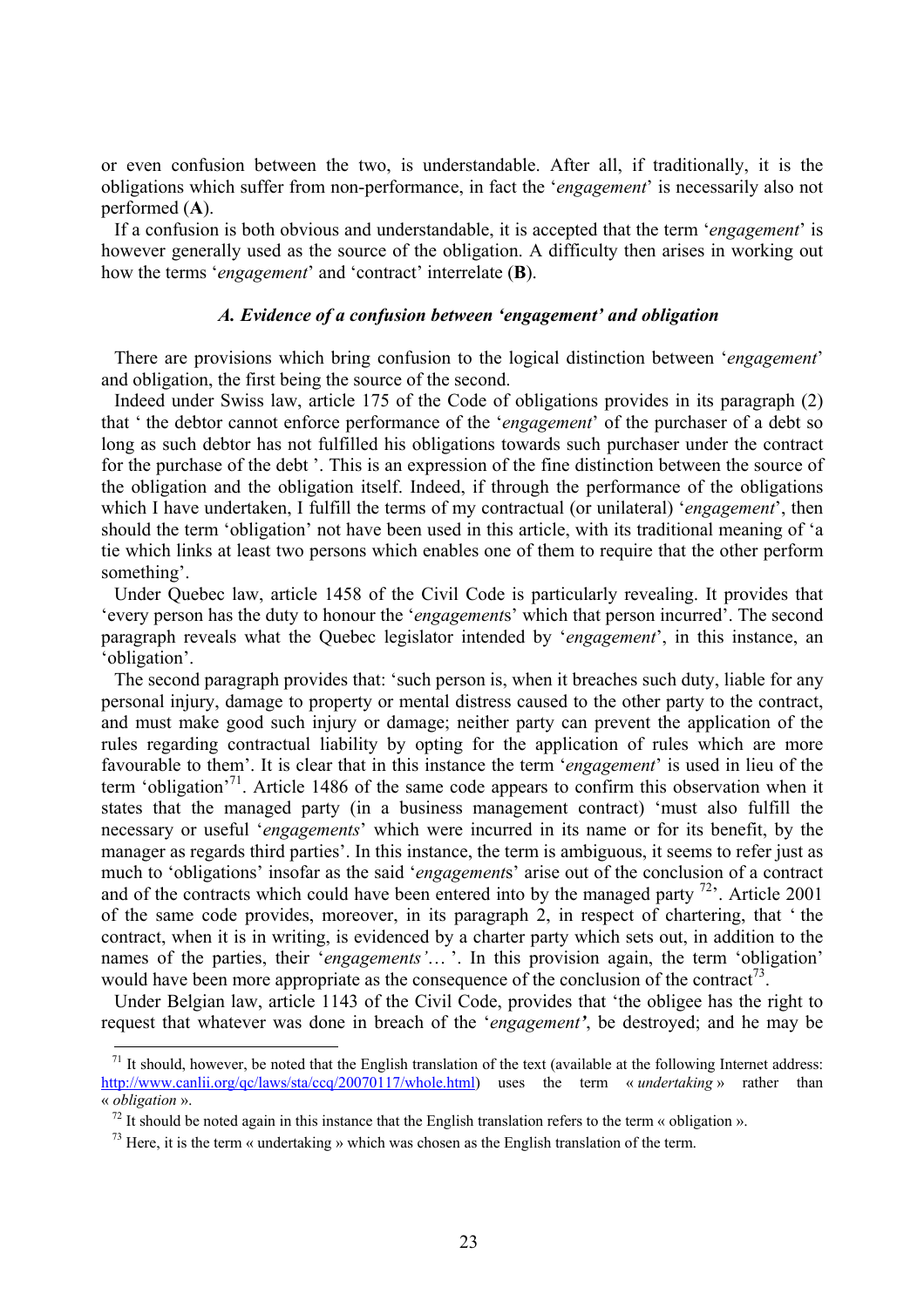authorised such destruction at the expense of the obligor, without prejudice to any damages, if relevant'. In this instance, it would appear that the article refers to the 'obligation' rather than its source. Article 1184 of the same code provides that 'there is an implied condition that a bilateral contract may be avoided in the event that one party does not fulfill its '*engagements*'. In paragraph 2, the article provides that 'the contract is not void as of right. The party in relation to which the *'engagement'* was not fulfilled  $(...)$ . Here again, the term 'obligation' could have been used instead of '*engagement* ', even if, in fact, the failure to perform any contractual obligations necessarily implies the failure to fulfill the 'engagement' of that party. The question therefore arises as to what it is that the party failed to perform: is it the obligation or rather the '*engagemen* ', source of such obligation?

Under French law, the position is very similar to that described un relation to Belgian, Swiss and Quebec law, essentially for historical reasons<sup>74</sup>. Therefore the comments relating to articles  $1143^{75}$  and  $1184^{76}$  of the Belgian Civil Code also apply. Moreover, article 1836 paragraph  $2^{77}$ , of the Civil Code states that 'the '*engagements*' of a member cannot, in any event, be increased without his consent'. In this case, it would seem that the term '*engagement*' is used in lieu of the term 'obligations'. Article 1371 is also interesting in that it concerns implied contracts ('*quasicontrats*'). These are defined as ' purely voluntary acts of one party resulting in some sort of ' *engagement* ' as regards another party and in some instances a reciprocal '*engagement*' on the part of both parties '. Here the term '*engagement*' is used as meaning the consequence of a voluntary act. It is not the source, but the consequence. It would therefore be, prima facie, more appropriate to use the term 'obligation'. Article  $1103^{78}$  of the Civil Code<sup>79</sup> provides that 'it [the contract] is unilateral when one or more persons are under obligations in relation to one or more others, without there being any '*engagement*' on the part of such others'. In this case, the contracting party shows its intention to become obligee but without any commitment, it does not show evidence of consent from which an '*engagement*' would result. It is therefore not under any obligation. Thus, the drafting of this article is evidence, to a certain extent, of the different nature of the terms '*engagement*' and 'obligation'.

The pilot project for the reform of the law on obligations and limitations also seems to use the term '*engagement*' and 'obligation' in turn, as evidenced by the drafting of article 1158 which provides:' In all contracts, the party for whose benefit the performance of an '*engagement*' ('obligation' in the English translation) was not carried out, or was poorly carried out, may either seek performance of the obligation or cause the dissolution of the contract or ask for the payment of damages that may be added, depending on the circumstances, to the performance or the dissolution' Just as in the examples outlined above, it is likely that the authors of the report had in mind the obligations arising out of the '*engagement*' 80. However, if from a terminological and conceptual point of view, the difference between '*engagement*' and obligation exists, it

 $74$  The Civil Code having been used as a basis for the foreign codifications.

<sup>75</sup> In the English translation of the Civil Code (www.legifrance.gouv.fr), the term « *engagement* » is translated as « undertaking ».

<sup>&</sup>lt;sup>76</sup> Here, the term « *engagement* » is translated as « undertaking ».<br>
<sup>77</sup> Here, the term « *engagement* » is translated as « commitment ».<br>
<sup>78</sup> Here, the term « *engagement* » is translated as « obligation ».<br>
<sup>79</sup> Ar *whose benefit the performance of an obligation was not carried out, may either seek performance of the obligation (…)* ».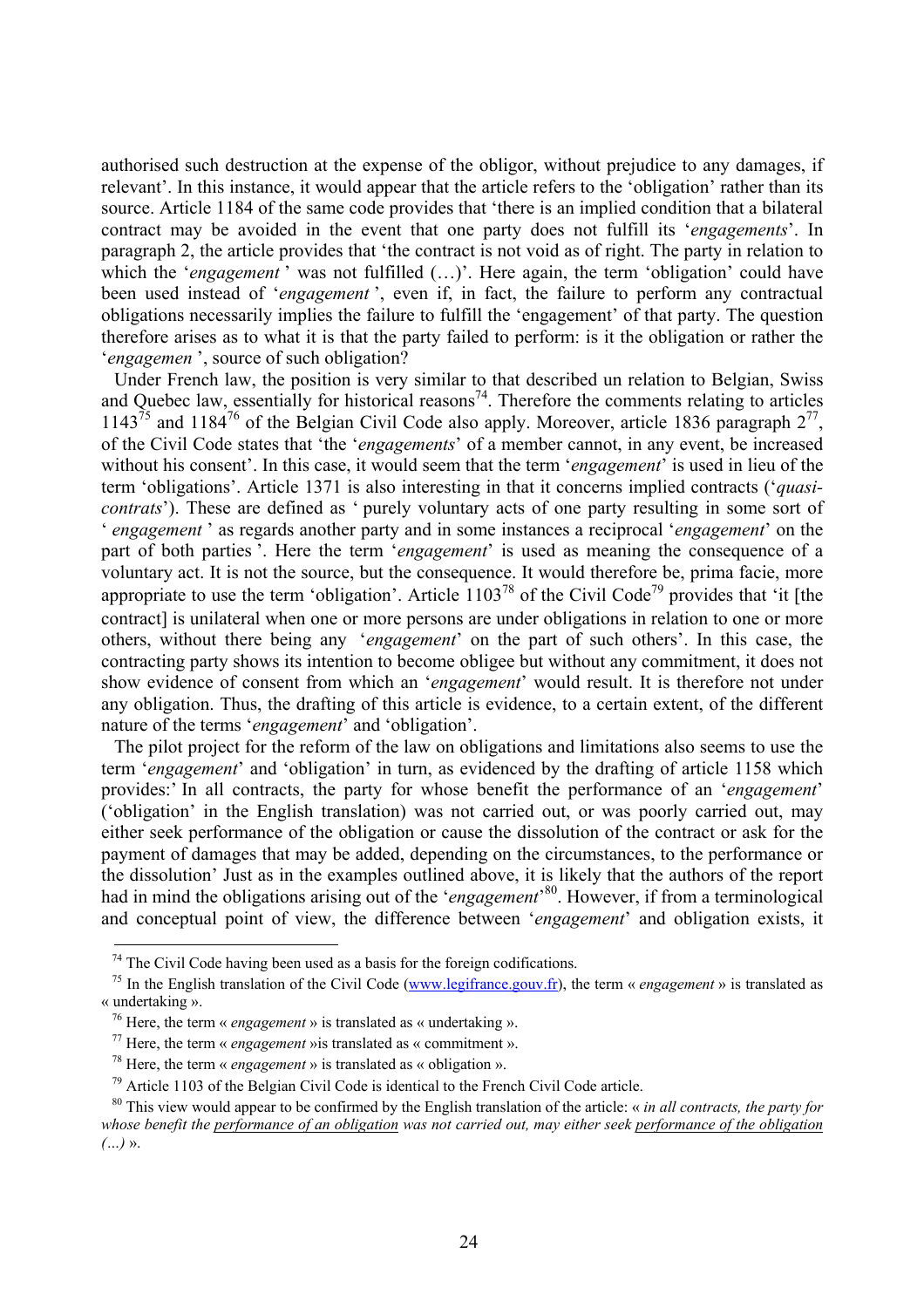remains that from the point of view of terminology and meaning, the confusion is understandable. When the obligations are not performed, the *'engagement*' which is at the source of such obligations is also not performed. The same observations can be made, for example for articles 1158 paragraph 2 or even article 1159.

If the '*engagement*' is the result of the exercise of freewill, it is the source of the obligation. However, as has been observed, the proposed distinction is not so clear in its terminological expression. In any event and despite a certain amount of uncertainty in the use of the words, it would seem that the term '*engagement*' is regularly used to refer to the source of the obligations. The question does however remain as to how it should be distinguished from the notion of 'contract'.

#### *B. Evidence of a specific use of the term 'engagement' as the source of the obligation*

Although in the relationship existing between an obligation and an '*engagement*', the two are often confused, it remains that in a large number of instances, it is used specifically to mean the source of the obligation, often indistinguishable from the contract.

A clarification should be made in this respect. The term '*engagement*' is frequently used in lieu of the term 'contract'. This substitution is not intrinsically wrong in that the contract 'is the result of two unilateral acts since it is the result of two '*engagements*', that of the offeror and that of the offeree, two unilateral '*engagements*' which will become a contract when they meet<sup>81</sup>. So that when the term '*engagement*' is used instead of the term 'contracts', it is an involuntary but nevertheless inappropriate ellipsis.

Indeed, the 'engagement' is necessarily unilateral 'because it emanates from one sole individual '82 – and the addition of the adjective 'unilateral' to the term '*engagement*' would appear pleonastic. That is why it is important that when legislators, judges and academics replace the word 'contract' with the word '*engagement*', they should qualify it with the adjective 'contractual'<sup>83</sup>. Without this qualification, there remains a doubt as to the nature of the '*engagement*': unilateral or contractual.

The following paragraphs will examine the use of the term '*engagement*' used instead of the term 'contract' but also in a more ambiguous sense in which the term can also be understood to have a unilateral meaning.

Under French law, the new article 435 paragraph 2 of the law n° 2007-3080 dated March 5, 2007, provides that 'the acts which [the person placed under the protection of the courts] has carried out and the '*engagements* ' which such person has contracted during such placement can be rescinded on the basis of loss or reduced if they are excessive, even though they cannot be cancelled under the terms of article 414-1'. In the same way, article L. 210-6 of the Commercial

<sup>81</sup> C. GRIMALDI, *Quasi-engagement et engagement en droit privé. Recherches sur les sources de l'obligation*, Pref. Y. Lequette, Defrénois, 2007, n°600.

<sup>82</sup> *Ibid.*

<sup>&</sup>lt;sup>83</sup> We refer the reader to the work relating to the notion of contract and the relationship between this notion and that of « *engagement* » and in particular that of unilateral « *engagement* ». It should however be made clear that a unilateral « *engagement* » is sometimes considered to be the direct source of the credits and debts without the intermediate step involving the creation of an obligation (see generally on this question, J. GHESTIN, M. BILLIAU, G. LOISEAU, *Le régime des créances et des dettes*, Traité de droit civil, LGDJ, 2005, n°103 and following; C. GRIMALDI, *Quasi-engagement et engagement en droit privé. Recherches sur les sources de l'obligation*, Preface. Y. Lequette, Defrénois, n°937, p. 430.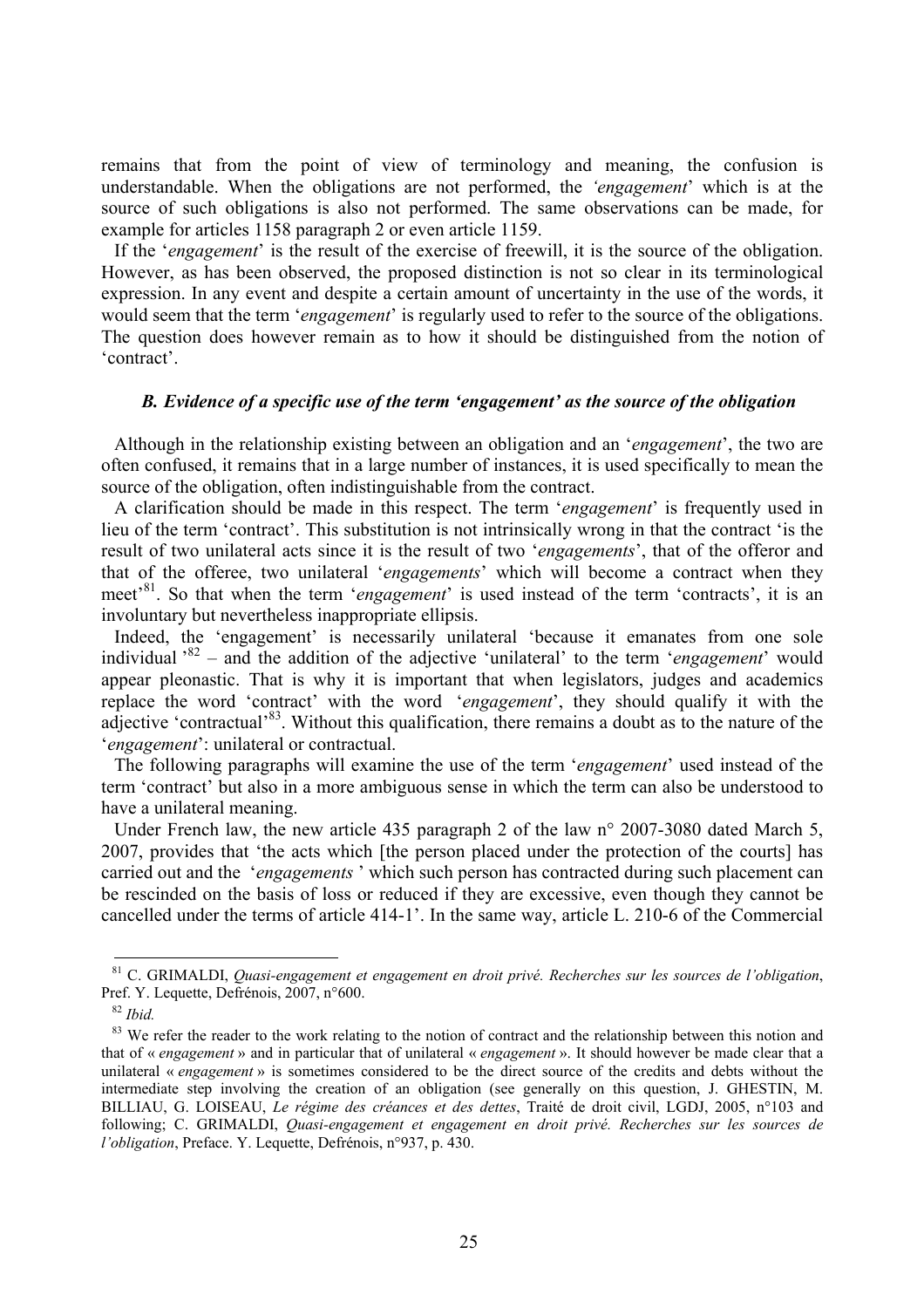Code provides in paragraph 2 that 'persons who acted in the name of a company before its incorporation are held jointly and indefinitely liable for the acts so performed, unless the company, once it is duly incorporated and registered, takes over such '*engagement* '. These '*engagements* ' are then deemed to have been contracted by the company *ab initio*.'. In the same spirit, article L. 210-9 of the Commercial Code provides, in its first paragraph, that 'neither the company, nor any third parties may refuse to honour such '*engagements*' (…)'84.

The pilot project for the reform of the law on obligations and limitations also occasionally uses the expression '*engagement*' in lieu of the term 'contract', as evidenced for example by the drafting of article  $1172-2^{85}$  which provides that 'however, certain clauses which appear in one of the contracts apply to the parties to the other contracts, provided such parties were aware of such clauses at the time of their '*engagement*' and did not express any reservations '. The term '*engagement*' is also used in ways which are ambiguous in that they could be referring to the term 'contract' as well as to the unilateral '*engagement*'. In any event, these different examples reveal that the term ' *engagement* ' is used to mean the source of the obligation, or even of the claim. Thus, article 1116 provides that 'in order to be valid, an '*engagement*' requires the contracting party to be capable of enjoying or holding a right <sup>86</sup>. Article 1182 paragraph 2 provides that: ' in the event of the fulfillment of the condition, the obligation is deemed to have existed from the date the '*engagement*' was contracted'<sup>87</sup>. In this instance, if it can be considered that the article could apply to a unilateral '*engagement*', the use of the verb 'to contract' is likely to introduce some uncertainty as to the scope of the article.

Under Belgian law, article 1125 of the Civil Code provides that 'a minor and a person under judicial disability may not claim incapacity in order to avoid their '*engagements'* except in the cases provided for by law '. Similarly, article 1185 of the same code provides that ' the term differs from the condition, in that it does not suspend the '*engagement* ' but merely delays its fulfillment'.

Under Swiss law, the Civil Code provides in its article 779 l (2) that: 'It [the building lease] may be extended at any time, in the form which is prescribed for its constitution, for a new maximum term of one hundred years, but any '*engagement*' made in advance in this respect is void'. It would not appear that the code refers here to the obligation in its various meanings but rather to the '*engagement*' which is its origin. Due to the lack of precision of the term, the reference could just as well be a reference to a unilateral '*engagement*' as to a contractual 'engagement'.

Along the same lines, article 7(1) of the Code of obligations, entitled 'Offer *without engagement* and public offer' provides that: 'The offeror is not bound if he made express reservations or if his intention not to be bound arises either out of the circumstances or out of the nature of the offer'. In this hypothesis, it would appear that an expression of freewill and consent, understood as the intention to be bound, should be distinguished. If the offeror does not agree to fulfill the obligation towards the offeree, that is to say he does not subscribe to any 'engagement', it could be considered that this ' offer without '*engagement*'' is a mere invitation to treat, without any mandatory force because there is no intention to be bound. In any event, it would appear that this article of the Swiss Code of obligations only refers to the source of the

<sup>&</sup>lt;sup>84</sup> The English translations of the term « *engagement* » in these instances use the term « obligation ».<br><sup>85</sup> The English translation of the text uses the expression « global undertaking ».

<sup>86</sup> Here, it is the term « convention » which was chosen to translate the term « *engagement* ». 87 Here, it is the term « commitment » which was chosen to translate the term « *engagement* ».